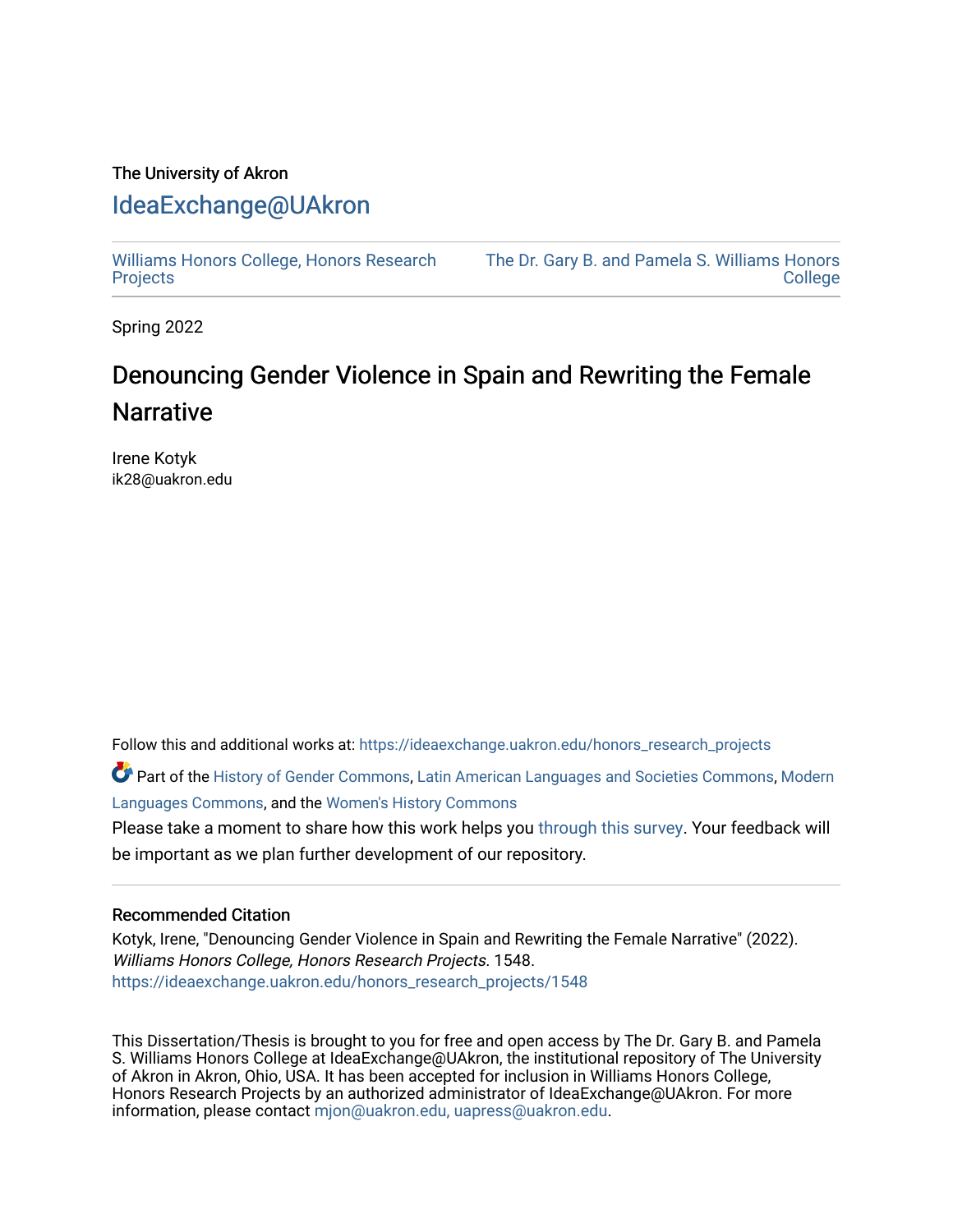#### Irene Kotyk

Maria Alejandra Zanetta, PhD

## Honors Research Project

#### 16 March 2022

Contemporary Female Artists and Their Fight Against Gender Violence in Spain The objective of this paper is to analyze how various Spanish female artists across Spain denounce domestic violence by exposing this abuse and the culture of women domination in public spaces. Gender violence is an important topic to analyze because it is a current issue in Spain, and globally, as there is a fight for gender equality currently taking place in Spain and in many countries around the world. I also believe this paper will further the discussion of gender violence and will continue to bring the issue to public light. Technically speaking, domestic violence includes physical, emotional, and sexual abuse occurring between partners or within a family (Dutton). Many artists across Spain are now looking to reconstruct a new narrative for women because violence against women was often justified throughout the Spanish Civil War and the Franco Regime in various ways (Miguel Álvarez). A major turning point in Spanish history was the murder of Ana Orantes, whose victimization under domestic violence was televised both before she was murdered by her ex-husband, and after her murder in 1997(Salvá). This murder brought about change in the laws, where men are now required to wear a bracelet that alerts the authorities if they get near the person who filed the restraining order (Salvá). Today, graffiti fills the streets of Madrid with stories of women who had similar tragic endings. The purpose of this graffiti is to take the private violence and expose it in the public space in an effort to fight against the normalization of gender violence in patriarchal societies of the capitalist world (@redescalles). This paper will look at how gender-based violence against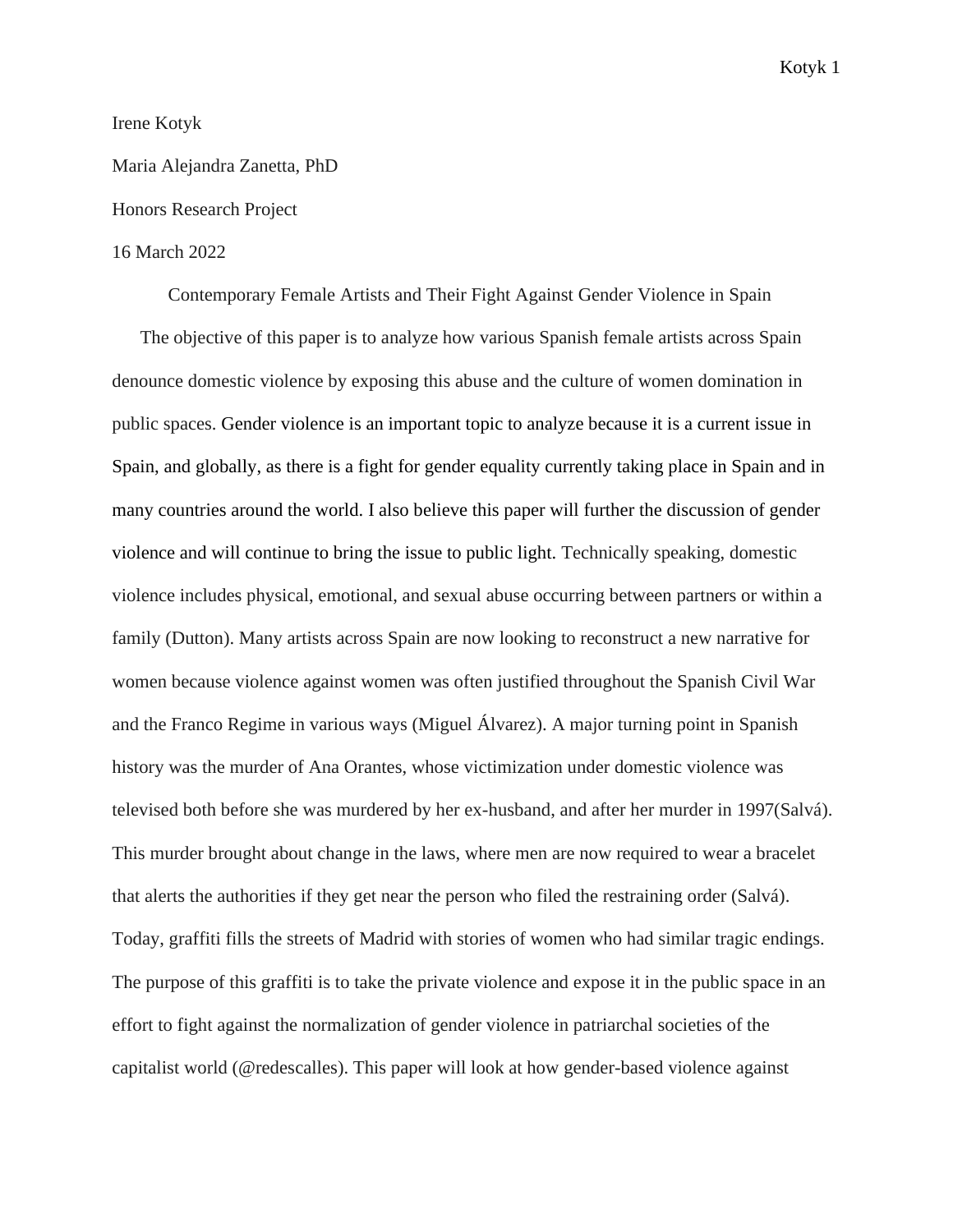women was practiced throughout the Spanish Civil War, and continued throughout the Franco regime, through various practices and penal codes that were implemented for marriages (ADRIAN). Next, the research will look at how artists such as Raquel Riba Rossy and Sara Batuecas denounce this gender violence through their works. These works include Raquel Riba Rossy's cartoon character, Lola, and the "Tree of Women," which is dedicated to those who survived or were victimized by gender violence, and Sara Batuecas´s poster series of physical harassment, which is an attempt to bring the issue to light and spark engagement and discussion on invisible violence (*Street art madrid*; Tolonen; Atienza). Finally, the paper will analyze how women like Carmela García are working to change the narrative of women by placing them in more empowering scenarios as liberal professionals without demeaning the male (Maria Cristina Masaveu Peterson Fundación). This can be especially admired and noted in the work "Memoria," which is replicating Leonardo da Vinci´s "The Last Supper*,*" but with female figures, all admiring a book in the presence of two men (Maria Cristina Masaveu Peterson Fundación).

From 1936 to 1939, Spain fought a civil war, where women actively participated both on the Nationalist and the Republican side. Women on the Nationalist side were more conservative, meaning they tended to adhere to the traditional Catholic beliefs of what was expected of women, principally exercising the traditional role of wife and nurturing mother. Women could assist soldiers with laundry, meal preparations, and other traditional household tasks, but Nationalist women were not as active on the battlefield as Republican women, who wanted to do more for the war effort (Muñoz-Encinar)*.* Not only did Republican women, known as *milicianas,* take responsibility for domestic spaces, but they also actively fought alongside the men, in equal terms, learning how to use the weapons and helping with the military missions, putting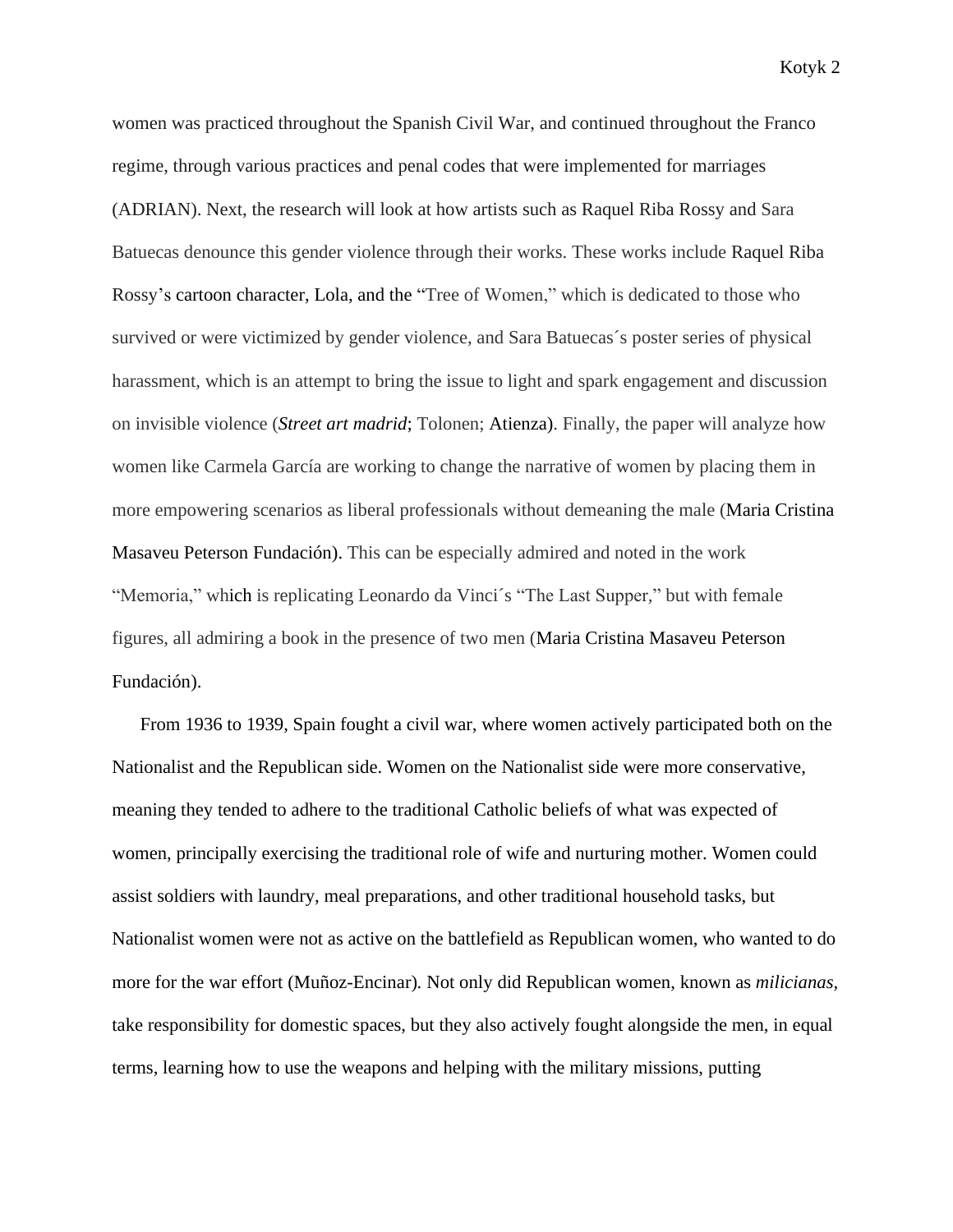themselves in just as much danger as the men. By definition, *milicianas* included "any armed woman who participated in combat, or who was trained and prepared to do so, in defense of the Republic during the Spanish Civil War" (Lines). More specifically, frontline *milicianas* actively fought where help was needed and conflict erupted, while rearguard *milicianas* stayed back in the domestic space and only fought in defense when the war came to them. While these actions demonstrated that the gender roles of society were changing, they were not necessarily revolutionized equally since women were still expected to take on the double duty of completing the additional domestic tasks at home (Lines). This contribution to the war resulted in different forms of violence when they were caught by the Nationalists, including execution, rape, and imprisonment (Muñoz-Encinar)*.* To undermine this ideal of an independent woman, Republican women were humiliated in a manner that did not cause lasting physical effects: captured republican women were forced to shave their heads, take laxatives, and walk the streets, stripped of their clothing, in front of family and neighbors. During this "walk of shame," they were forced to wear red ribbons, the brand of communists, and shout "we are communists," while getting whipped if they were not vocal enough. Shaved heads stripped the women of their femininity, and unfortunately, after these parades, many women were raped to dishonor the enemy side (Iris Simón). Although this was not "domestic violence," as earlier defined in the paper, the actions of the Nationalists against the Republican women implied that women were inferior to men and considered to be second-class to them (Muñoz-Encinar). By this societal conditioning, the idea of women second to men followed families into the domestic confined spaces.

During Francoism, the dominant ideology after the Spanish Civil War ended in 1939 with the Nationalists triumph over the Republican side until Franco's death in 1975, gender roles were strict and the Franco Regime expected women to live up to the social expectations set for them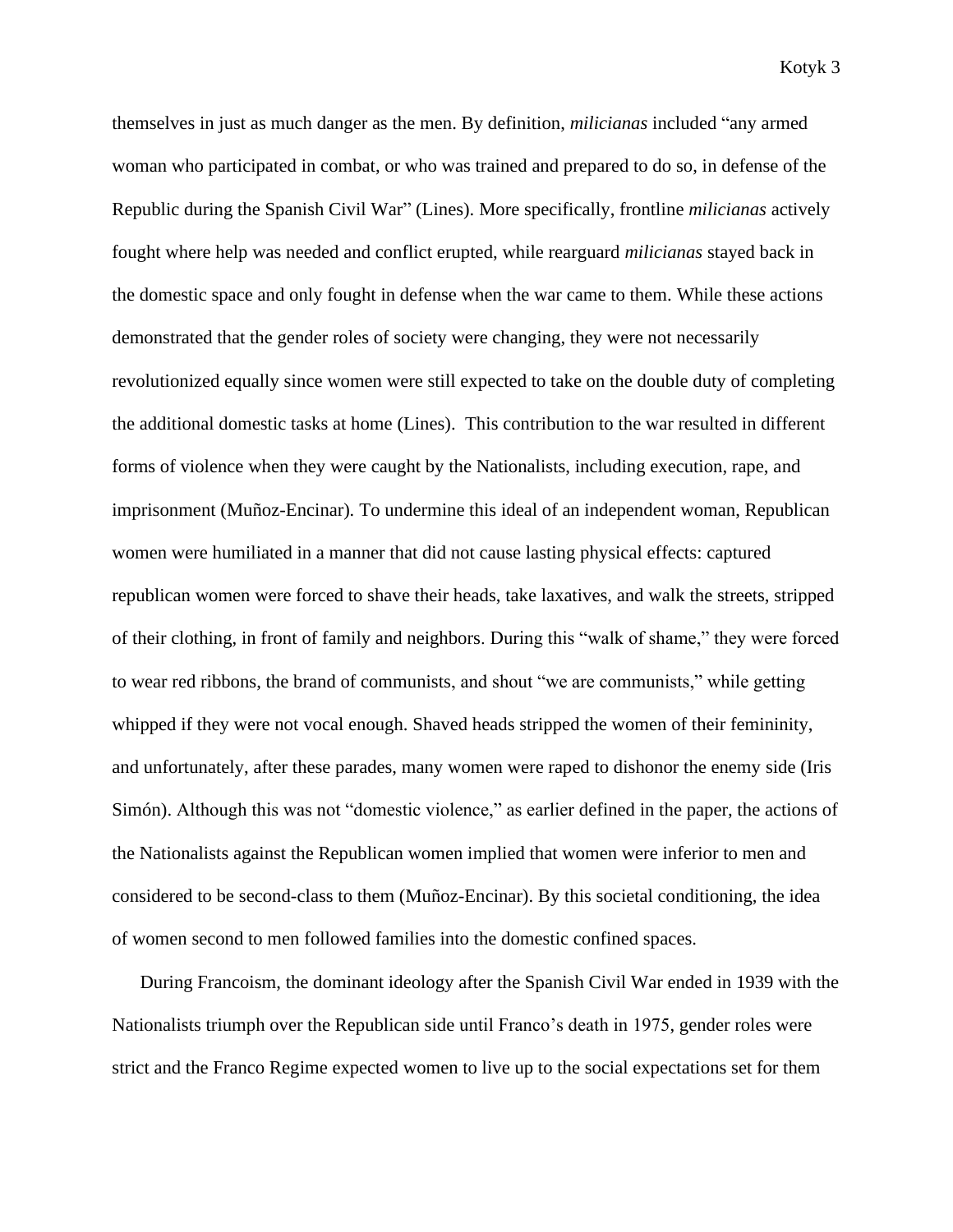by the Regime ("The Left and the Right: The Right."). The dictatorship was controlled by the ideas of the Spanish Falange, which was a type of fascist party that found favor with the traditional, Roman Catholic views (Britannica, The Editors of Encyclopaedia.). To ensure that this would occur, the Spanish Falange created the *Sección Femenina* to have a manner in which to control the life of the women of Spain.<sup>1</sup> The concept was that if the organization could control the woman's morals and values by which she chooses to educate her children by, then the Franco Regime could control everything in the home for the good of the Franco Regime ("The Left and the Right: The Right." ). The nationalist feminine ideal was a humble woman who demonstrated selflessness, sacrifice, submission to the husband and the regime, was confined to the domestic space, and prioritized her role as a mother and wife. This was something that men and women both knew was clearly expected of them in their dynamic as a husband and wife (Balinot). In fact, many publications from the Spanish Falange implied that women were guardians of the nation, nurturers of the future generations, and indoctrinators of their husbands and sons, while associating these expectations with the characteristics of hardworking and self-sacrificing (Ofer). By doing so, these women were embodying modesty and remaining devoted to the Catholic faith (Ofer). This was typical of a society where *machismo* prevailed.<sup>2</sup> From the lens of machismo, a woman is naturally expected to be a mother, who is initially a virgin and remains loyal to her husband, while never questioning more than the information that he chooses to disclose to her.

<sup>&</sup>lt;sup>1</sup> This branch of the Franco regime was founded in 1934 by Pilar Primo de Rivera to support the cause of the falangist Nationalists. Women could take part in social action within the Franco regime by working with soldiers and orphaned children, promoting nutrition, sanitation, education, and physical fitness, and more practices centered around raising children

<sup>(</sup>Pugh, 2012).

<sup>&</sup>lt;sup>2</sup> This is defined as "the cult of the male," which may be demonstrated through actions including "sexual prowess, zest for action; including verbal action, daring, and above all, absolute self-confidence" (Basham, 126).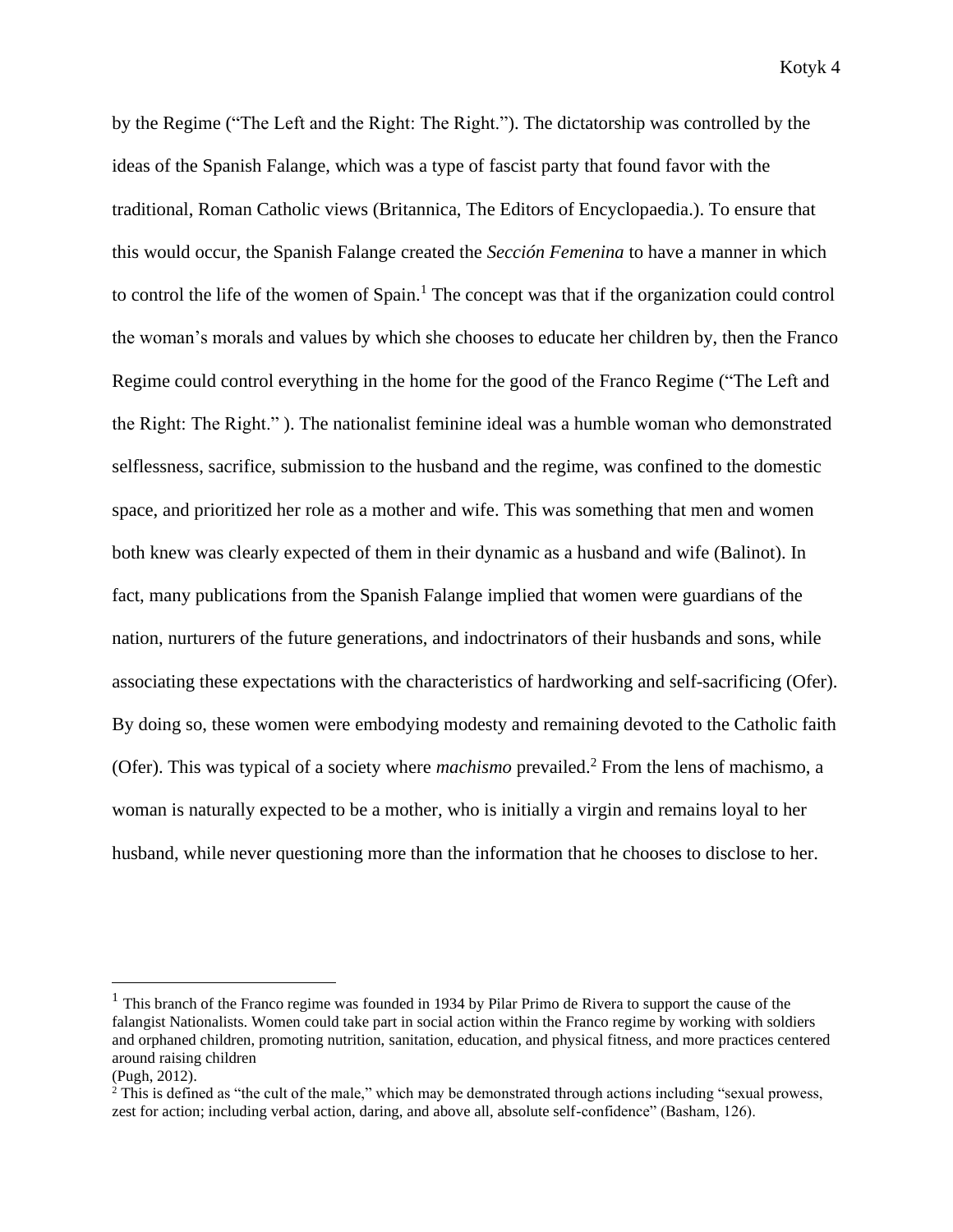Under this double standard, the woman is expected to be the binding force of the family, so she must turn a blind eye to any hint of infidelity (Basham, 126).

With the fall of the in 1975 and the transition to democracy, these gender roles were questioned and began to experience many changes. While the main objective of the *Sección Femenina* was to "return women to the home," "La Movida" attacked the traditional feminine model from the Franco era (Balinot; Zaino).<sup>3</sup> "La Movida" revised the new model of the woman to be one of an independent woman that would no longer be confined to the domestic sphere and would share the public space with her male counterparts (Balinot; Zaino). Youth across the country began to explore the new liberties of democracy with what would have been considered "taboo" during the Franco regime, such as the consumption of drugs, musical expressions like rock and roll, and homosexuality. Years of repression under the dictatorship led to an explosive counter-cultural movement as a reaction to the repressive gender norms of the Franco regime (Zaino). Contrary to the Franco Regime, "La Movida" had no political purpose except to provoke a reaction and to publicly question the ideals of the Franco regime through art, music theater and fashion. Women were no longer expected to comply to the gender roles that society had set for them, which shifted the dynamic between partners, as well as the newfound freedoms that would begin to expand for women.

Today, many policies in Spain are being revised because of the public discussion that is taking place and the public awareness of domestic violence. While domestic abuse rates appear to be rising, the reality is that the domestic violence occurring in private spaces is being uncovered and exposed to the public more so than in the past (Dutton). The Spanish Catholic Church associates the rising domestic violence rates to sexual liberation and the rising rates of

<sup>&</sup>lt;sup>3</sup> La Movida was a time period after the dictatorship fell where there was a cultural transition occurring in addition to the political transition from a dictatorship to a democracy (Zaino, 2017).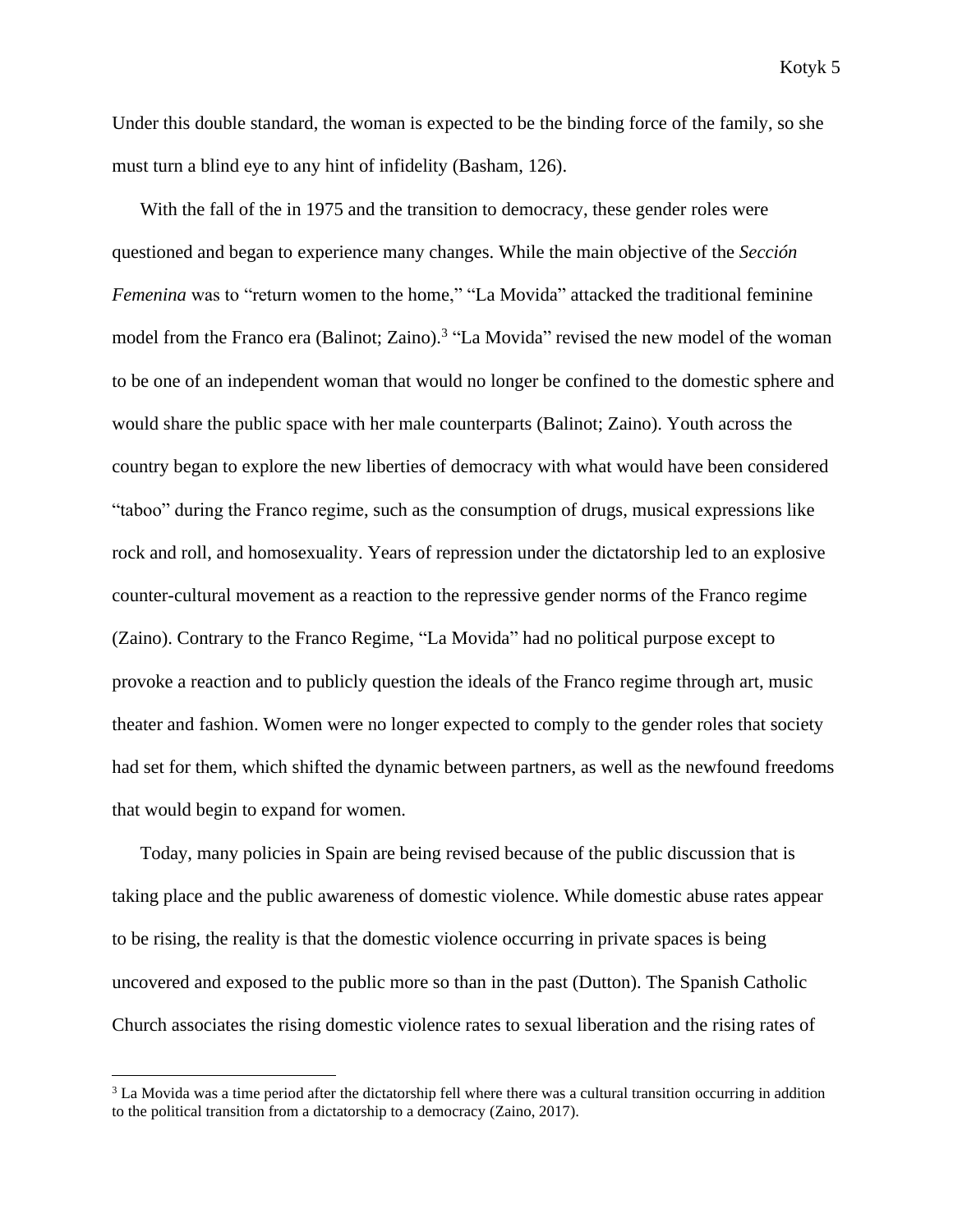women in the workplace, and the decline of traditional families and traditional gender role expectations (Loewenberg, 464). Unfortunately, the Franco Regime destroyed historical evidence and any propaganda that provided a record of gender violence, limiting much of the research when it comes to historical cases. Therefore it is difficult to determine if in fact, domestic abuse cases are indeed rising or not (Muñoz-Encinar). Today, cases of gender violence are brought to public spaces by the increasing availability of technology, like through televising.

In 1997, the case of Ana Orantes, whose domestic violence was televised both before she was murdered by her ex-husband, and after her murder, served to be the catalyst for the biggest feminist movement against gender violence in the history of Spain. Although divorce in Spain was legalized shortly after the fall of the Franco dictatorship, divorced women's rights were still constrained under penal law, which had not been changed. For example, under the divorce decree, Orantes was still forced to live with her husband for up to a year following the court ruling, so when she shared her abuse testimony on television from her 40-year marriage, her exhusband killed her 13 days after the show aired. This murder brought about many changes to the law, notably that men are now required to wear a bracelet that alerts the authorities if they get near the person who filed the restraining order against them (Salvá). In addition, the penal code was revised many times following this event. As of December 28, 2004, a constitutional act specifically against gender violence was passed to include a more in-depth insight to the rights of a victim of gender-based violence. This includes the rights to information, the right to social and legal assistance, among other rights (Government Delegation for Gender Based Violence). As of today, gender violence continues to be a prevalent issue in Spain (Salvá). In response to this epidemic, Spanish female artists are contributing to the fight against gender violence by exposing the violence in open spaces and revising the narrative of the female through their art.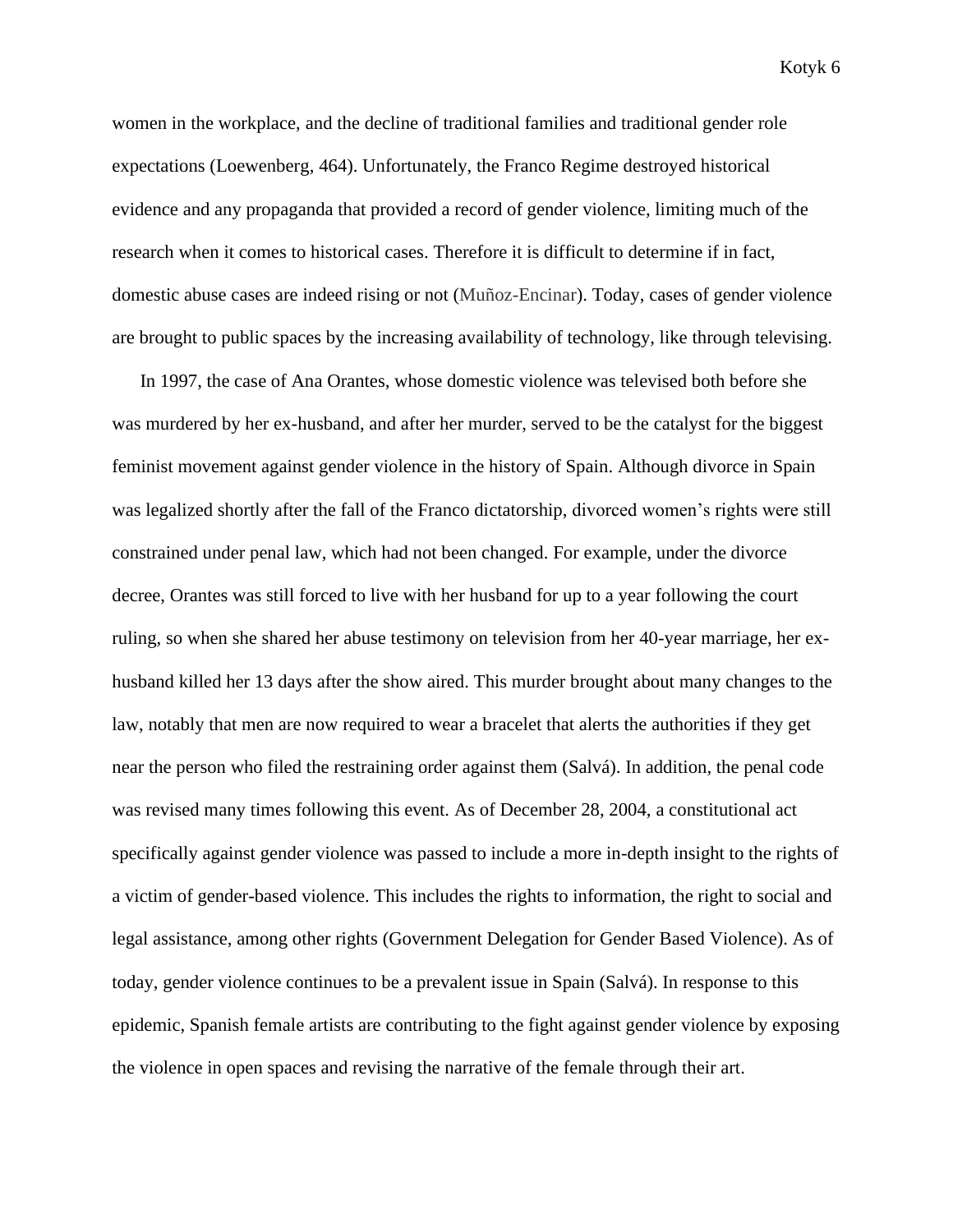Currently, Raquel Riba Rossy denounces gender violence through her illustrations that follow Lola Vendetta, a cartoon character whose adventures challenge hidden machismo, social conformity, and traditional gender roles, as well as through her art, like the mural "Mujeres Arbol" (la arteria; FNAC). She was born in 1990 into a creative family, the daughter of an architect and artist in the province of Barcelona. She completed her studies in Fine Arts at The University of Barcelona and her studies in illustration at Escola de la Dona (Riba Rossy). Aside from unwanted touching at nightclubs and normalized "catcalling" in the streets, Riba Rossy often found herself uncomfortable and not able to express herself about this discomfort. Furthermore, when Riba Rossy began to work as a student intern, she was frustrated at the machismo experiences that she came across. For example, many events that she worked at were hosted around intellectual people, yet men made up the majority of the guest list and participants, while the few women who were present were only there as hostesses who greeted these men at the door while dressed in heels. What bothered her most was that these sexist situations were normalized and socially accepted. One day, while Riba Rossy was meant to be taking client notes, she was actually writing out her frustrations. What Riba Rossy did not realize was that she was talking about feminism, as she was only seeking dignity and respect for women (Atienza). In one interview, Riba Rossy explained that it was inevitable to encounter the concept of feminism when viewing the workforce through the lens of a  $21<sup>st</sup>$  century woman (Preparats, llestos, universitat!).

She graduated in 2012, and by 2014, she experienced machismo so frequently that she began to express her frustrations through a fictional cartoon character known as Lola Vendetta. It can be inferred that Lola was born from these events that Riba Rossy attended. In this fictional world, this cartoon character, Lola, gets into a toxic, romantic relationship, when she suddenly has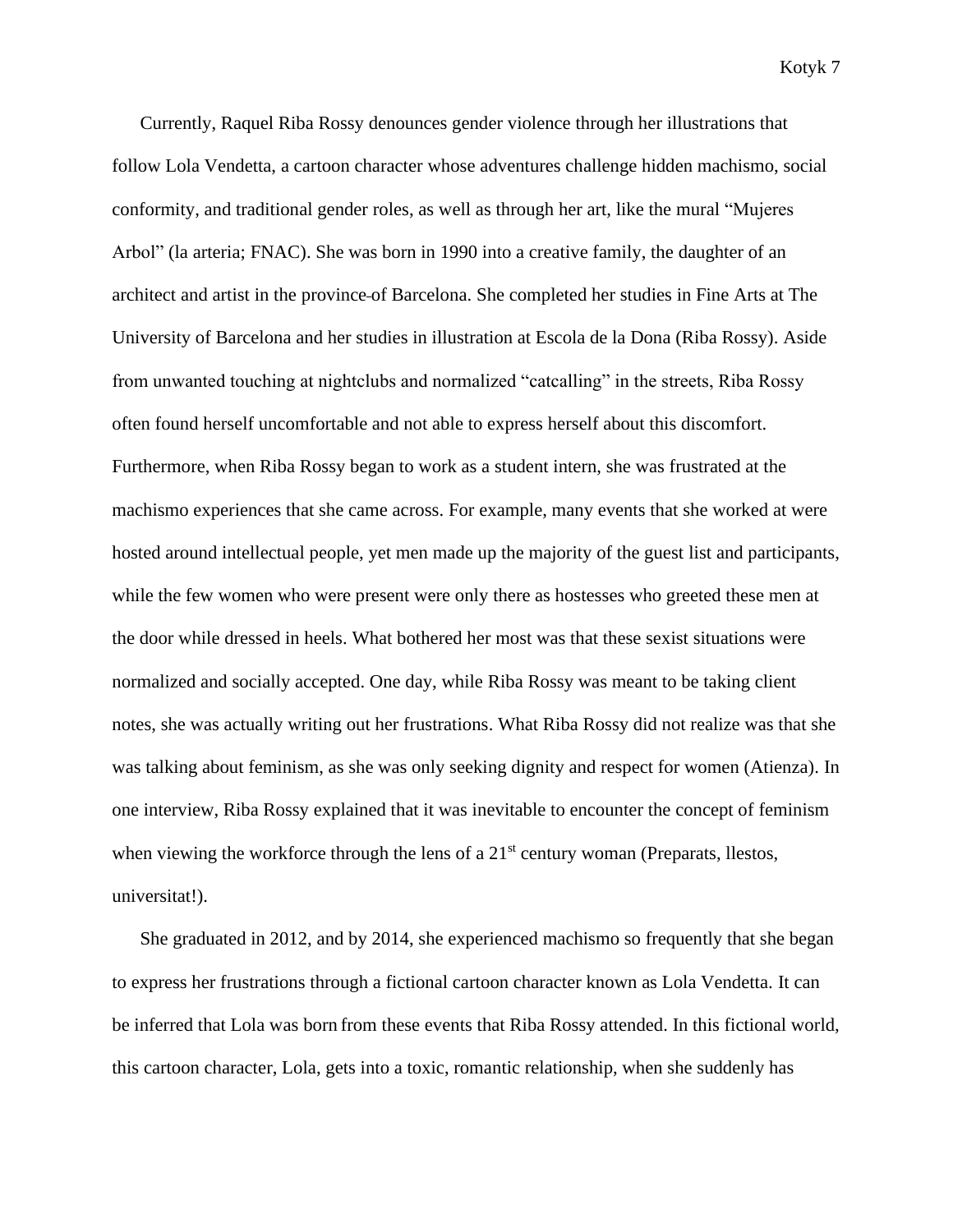epiphanies about machismo, which Riba Rossy portrays through her illustrations. Lola decides that it is better to be alone, so she takes control of her own life and empowers herself (Atienza). Initially, Riba Rossy kept the illustrations to herself and, eventually uploaded them to social media. As time passed and she began to share more material on social media, the social

interactions with her illustrations began to rapidly increase, and she received many messages from people. Riba Rossy was touched and deeply moved by how her drawings resonated with many people (Preparats, llestos, universitat!). Although Riba Rossy's character addresses a variety of topics, she often addresses abusive relationships in her Instagram posts to bring awareness to the issue, like the post that was uploaded on November 25, 2021



Figure.1 Illustration of an abusive relationship by Riba Rossy posted in Instagram (Riba Rossy, [lola.vendetta]).

where a woman is crushed by a cemented sculpture that reads, "te quiero" (Fig. 1). In this illustration, the man, most likely her partner, like a modern Pygmalion who dreams about molding women to his desires and expectations, literally and metaphorically, crushes the woman that he claims to "love." The "te quiero" is cracked, possibly representing all of the emotional trauma that the woman endures, simply because the man reassures her that despite his aggressions and verbal abuse, he "loves" her. The man appears to be unbothered in his face, yet the woman almost dead from everything that he puts her through. Reading the description of the post, the reader understands that this is the reality for some women, who wake up every day in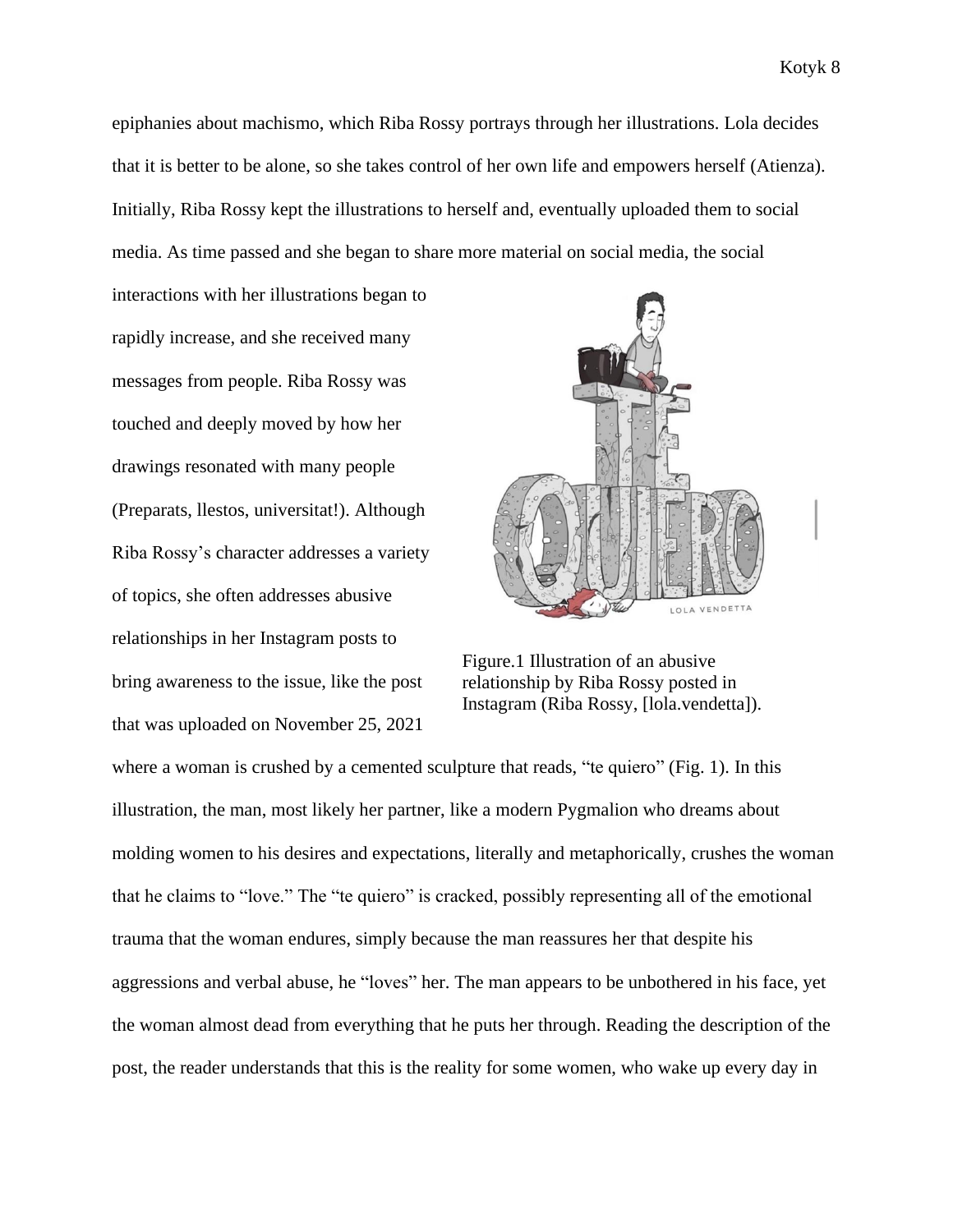inconsistent "love" and insecurity. According to Riba Rossy, this couple in particular has been "in love" for six years, yet the man finds ways to tear this woman down by yelling at her for little moments like when she laughs too loud, followed by "loving" acts like a hug, forehead kiss, or a big breakfast in bed the morning following the fight. These loving acts are represented by the mortar beside him. This post is captivating in that because of the nature of social media, hundreds of women commented with their own experiences revolving around a similar theme, while other women and men commented with support and encouragement for those who are currently suffering through such relationships. One women (username @palentina1976) commented, "Por favor, si alguien se siente reconocida en esto, SAL CORRIENDO. Eso no es amor. Yo salí, es difícil, de hecho tengo hijos con esta persona, lo cual me hizo más difícil salir. Pide ayuda, haz lo que sea, pero vete.<sup>4</sup>" In other words, if anyone reads this post and relates to it,



Figure 2. Picture of "Mujeres Arbol," located at Calle del Humilladero, 7, Madrid, in memory of those who died from domestic violence and in honor of those who survived (L'Artéria; *Street art madrid*).

she encourages them to do the difficult thing and leave, since this is not love (Riba Rossy, [lola.vendetta]). Riba Rossy's post is sparking conversation on the topic of gender violence on social media, which has the ability to reach millions of women all over the world, and not just Spain. Through this platform, women are able to share experiences and women who are in a

relationship with some form of violence may recognize that this is not normal, it is not love, and

<sup>4</sup> This translates to "Please, if anyone sees herself in this, get out quickly. This is not love. I left, and it is difficult. In fact, I have children with this person, which made it harder to leave. Ask for help, do what you have to do, but leave."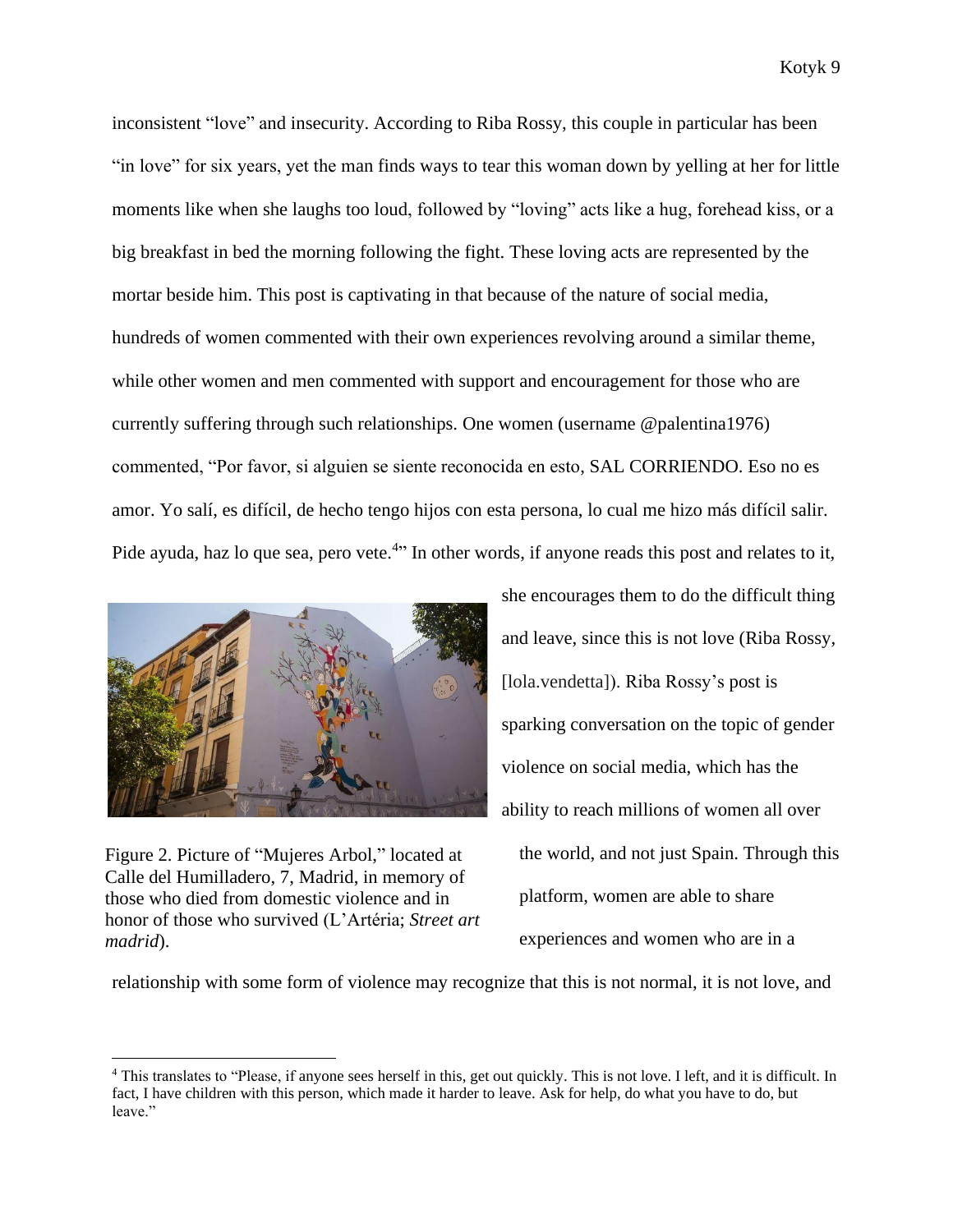that they deserve better. Perhaps, these illustrations will work to eliminate future gender violence by encouraging women to leave and not to tolerate domestic violence, whether physical, emotional, sexual, financial, or verbal.

In addition to the Lola Vendetta character, Riba Rossy is also the creator of *Mujeres Arbol,*  mural that one can find at Calle del Humilladero, 7, Madrid, Spain (Fig. 2*).* While Riba Rossy created the tree and the idea behind it, Marta Lapeña is credited for helping to paint the mural in the center of Madrid and making this painting come to life in a public space. The tree itself is dedicated to those who survived or were victimized by gender violence, and it portrays the individualized struggle that each woman who is living under domestic violence goes through. At the same time, these 19 women come together to symbolize the collective support that they find in each other to grow together, yet in their own direction, like the branches of a tree. While the tree is created around the unfortunate concept of violence, its focus is to demonstrate constant growth out of this initial state of violence and suppression (L'Artéria). While bringing the violence to public light, the tree also has a double meaning by implying that the strength and empowerment of the women is greater than the violence that they have endured. Furthermore, this painting is significant if we consider the financial support it received from the City Council of Madrid, which demonstrates the city's advocacy for equality. In fact, on the day that the painting was formally presented to the city, many council members attended the event in support, including Pepe Aniorte, the delegate of families, equality, and social welfare, who remembered 1006 women who have already been murdered since the state began to formally count in 2003 (Miguel). Complimenting the mural, Jana Pachón, an art therapist, social educator, and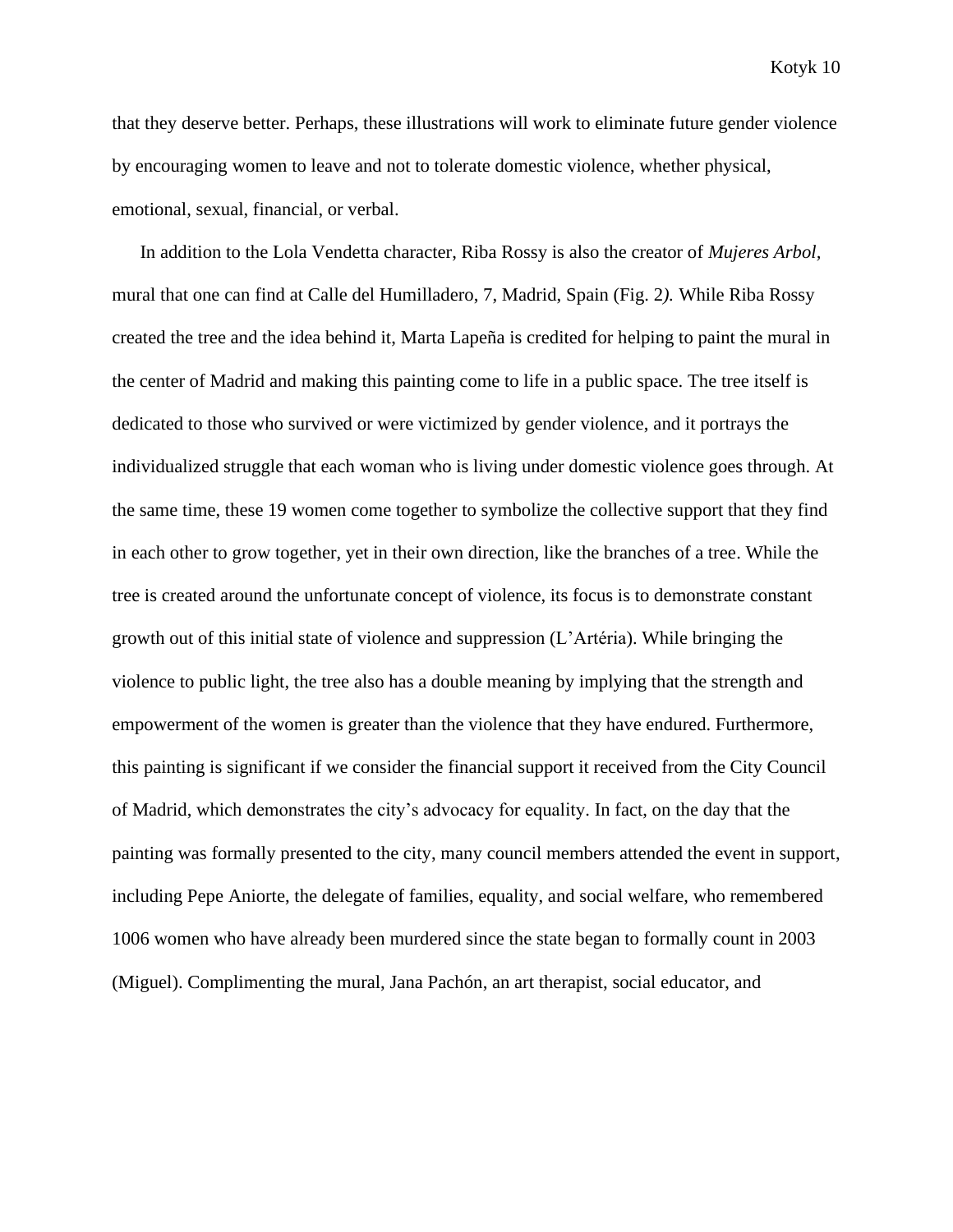audiovisual communicator, wrote an empowering piece to accompany the art piece in Madrid (saludterapia; L'Artéria).<sup>5</sup> In the original poem, Pachón writes:

Las mujeres árbol fueron semilla, fueron mujer asustada

Mujer chiquitita encogida sobre sí misma

Que ya no veía la luz, ni salía su voz.

Sobre ella capas y capas de tierra que caen con cada desprecio,

con cada amenaza, con cada exigencia, cada insulto o menosprecio.

Sentirse no valer por no encajar en lo que se espera de ella.

Rendirse ante la decepción de que el amor no lo puede todo

como tantas veces le contaron hasta que llegó a creérselo.

Pero la savia se agita en su interior y dice ya basta.

El volcán erupciona.

¡Merezco vivir!, ¡Bienvivir! grita por dentro.

Y levantó su cabeza como un brote tierno.

que al abrir los ojos se encontró otra mirada, desconfiada, perdida, cansada,

pero con una chispita vital en el fondo de su pupila.

Otra mujer, una igual, otra hermana.

Renacen juntas con tallo erguido,

Fortalecen su tronco común junto a otras

que al mirarse frente a frente se espejan,

y al abrazarse crecen juntas y son para las siguientes, peldaños.

Son diversas pero ya no están solas.

<sup>&</sup>lt;sup>5</sup> The poem was published on L'Artéria. This is an online blog focusing on art therapy while being run by six women who specialize in art, health, and humanity (L'Artéria).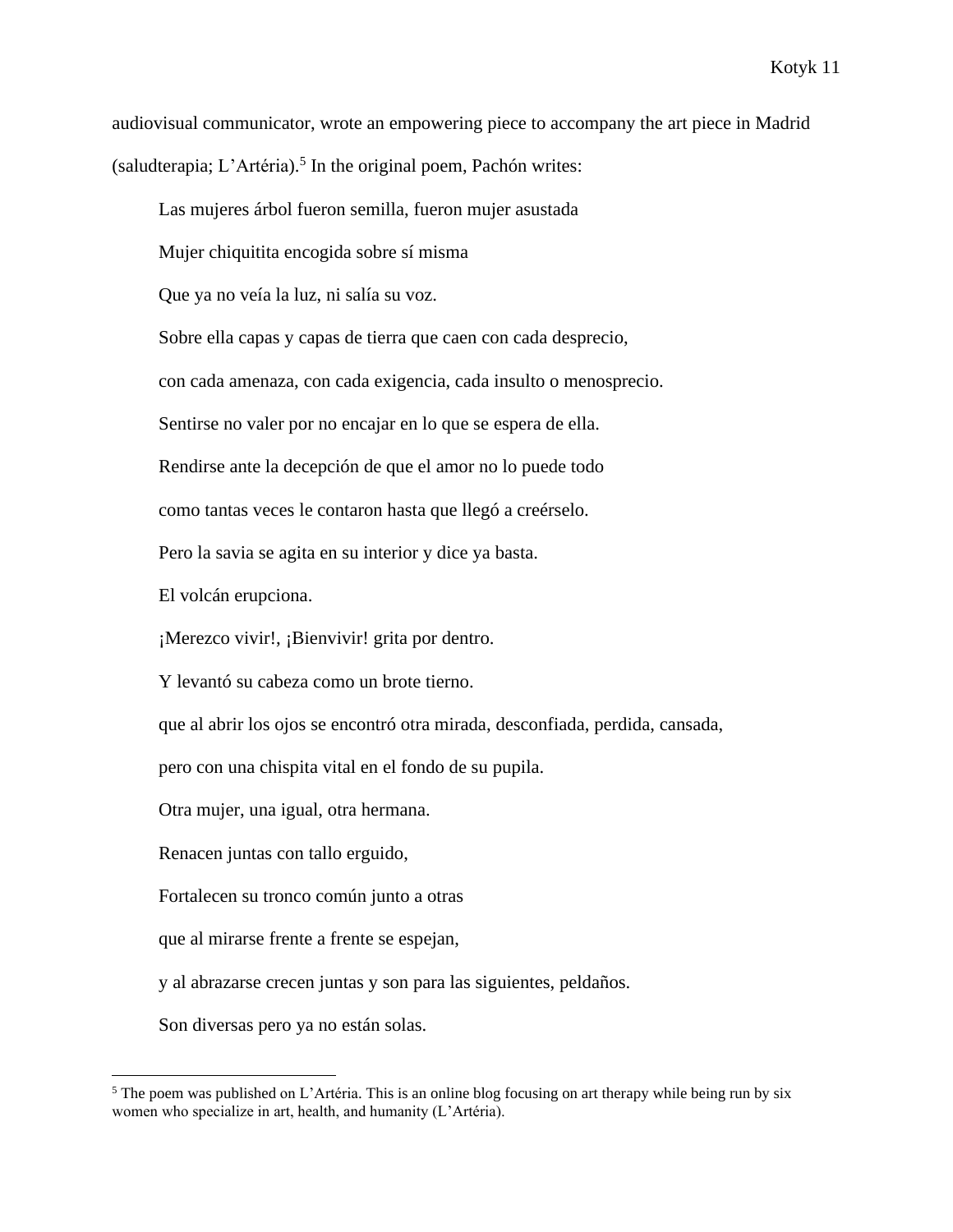Ahora entienden lo que les pasa.

Se arman juntas de coraje, seguridad y confianza.

Van tomando caminos distintos para explorar de nuevo el mundo y todas sus opciones.

Se bifurcan en ramas para hacer brotar cosas hermosas, flores y hojas.

Aquellas cosas que una vez atrás les hicieron creer que no sabrían hacer,

Que nunca llegarían a ser.

Pero toda esa potente y fuerte belleza estaba ahí y ya no hay quien la pare.

Algunas quedaron atrás y no lo lograron.

Y el machismo acabó con ellas y con sus hijos e hijas.

Ahora son sustrato de este gran árbol que es imparable,

Que empieza a dar sus frutos y diseminar semillas

de amor, de paz, de esperanza,

igualdad, justicia y tolerancia (L'Artéria).

[The tree women were once seeds, they were scared women.

A tiny woman had hunched over herself

She no longer saw the light, nor spoke out.

More layers and layers of dirt fall on her with every scorning,

With every threat, with every demand, every insult or disdain.

Feeling worthless for not being what is expected of her.

Surrender to the disappointment that love cannot do everything

As she was told enough times to believe it.

But the sap stirs inside and she decides this is enough.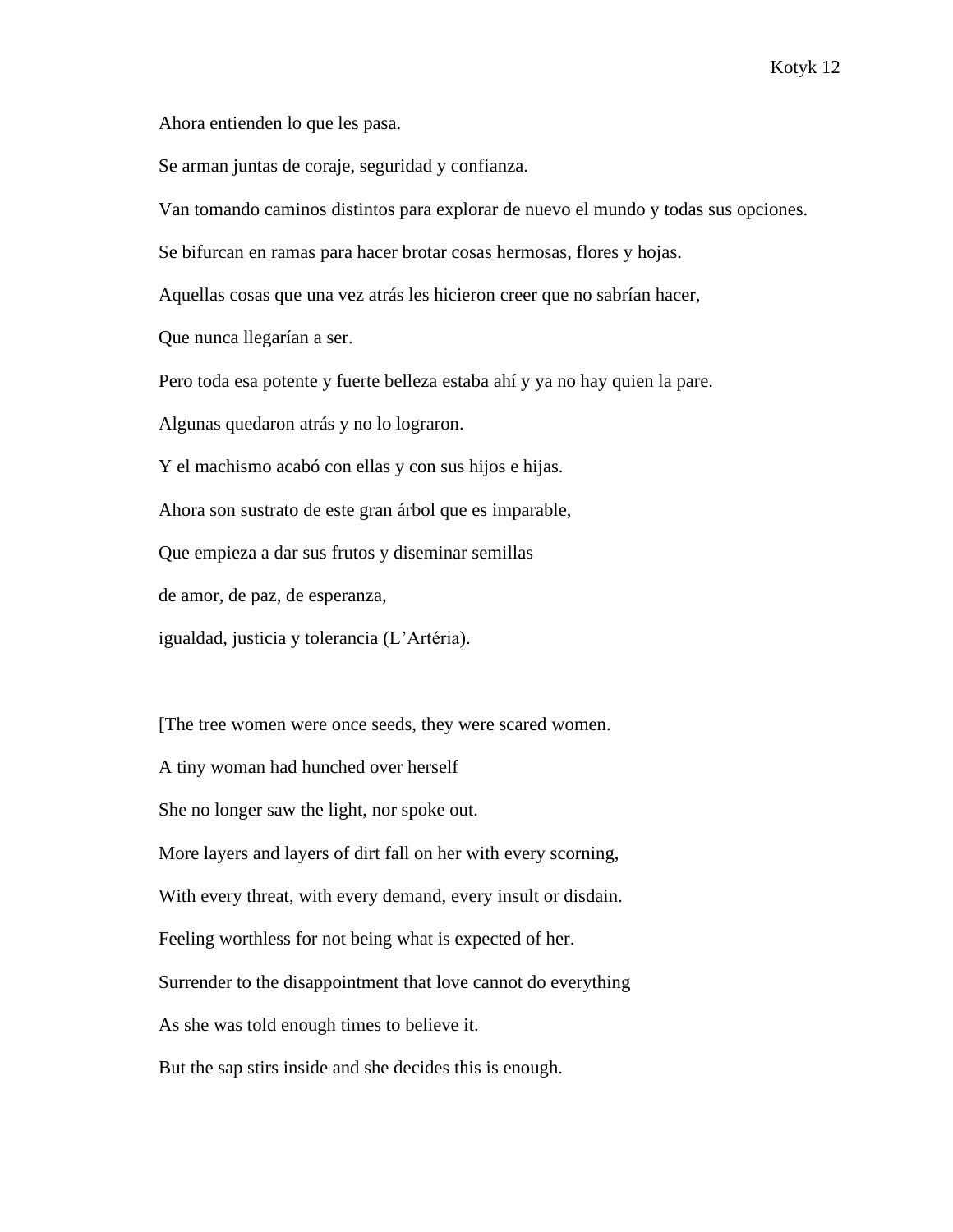The volcano erupts.

I deserve to live!, Live well! She screamed from deep inside.

And she raised her head like a new sprouting plant.

And when she opened her eyes she found another look, mistrusting, lost, tired,

But with a vital spark in the back of her pupil.

Another woman, just like her, another sister.

They are reborn together with an upright stem,

They strength their common trunk by uniting with the others

So that when they look at each other face to face, they are mirrored,

And when they embrace they grow together and leave steps for the next ones.

They are diverse, but no longer alone.

Now they understand what happened to them.

They assemble together with courage, security and trust.

They are taking distinct paths to explore the world again and all of its options.

They diverge into branches to sprout beautiful things, flowers and leaves.

Those things that once made them believe that they did not know how to do it,

They will never be.

 But all of this powerful and strong beauty was always there and now there is no one to stop It.

Some were left behind and never achieved this.

For machismo put an end to them and their sons and daughters.

Now they are the substrate of this great tree that is unstoppable,

That begins to bear fruit and spread seeds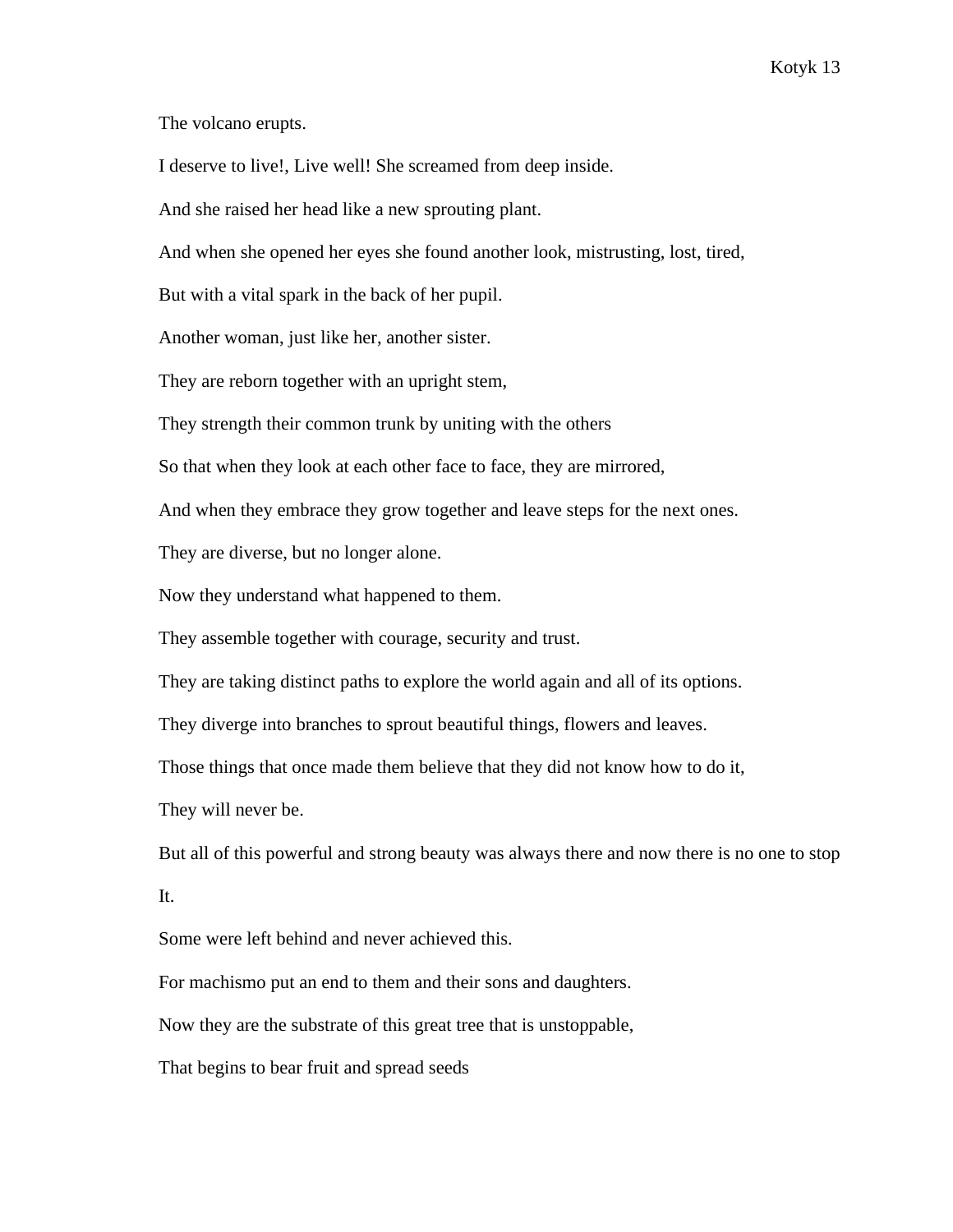Of love, peace, hope,

Equality, justice, and tolerance.]

In her poem, Pachon explains that initially, the women were like seeds that were scared and consistently covered under layers and layers of dirt. These layers symbolize the threats and insults endured by domestic violence, which buried the women so deep that they had no voice. When these women, or seeds, realize that they deserve better, they begin to rise from the ground and, in a hopeful light, they find each other. Although each woman has a similar experience and is tired in her own way, the poem goes on to say that these women empower each other by growing in number and strengthening the trunk of the tree. By hugging each other in this tree, they provide support for each other, as well as for the next woman that comes along. Although there is diversity and no woman is the same, the beauty in this image is that they are stronger together in courage, security, and trust. Unfortunately, the poem goes on to say that not all of the seeds made it to this point, as they lost the fight to machismo. Yet these seeds that did not make it still contribute to the base of the tree, which now bears fruit, is full of leaves, and continues to spread seeds by each woman that is a survivor and has found a greater purpose in this freedom so that love, peace, hope, equality, justice, and tolerance can flourish (L'Artéria).

In her contribution to the fight against gender violence, Raquel Riba Rossy effectively uses her character, Lola Vendetta, to provide a platform to share her frustrations with machismo while providing an open space for women to share their stories and encouragement on social media, in addition to the awareness that she brings to open public spaces, like the mural of the "Mujeres Arbol" in the center of Madrid, where both men and women call all see it and reflect on its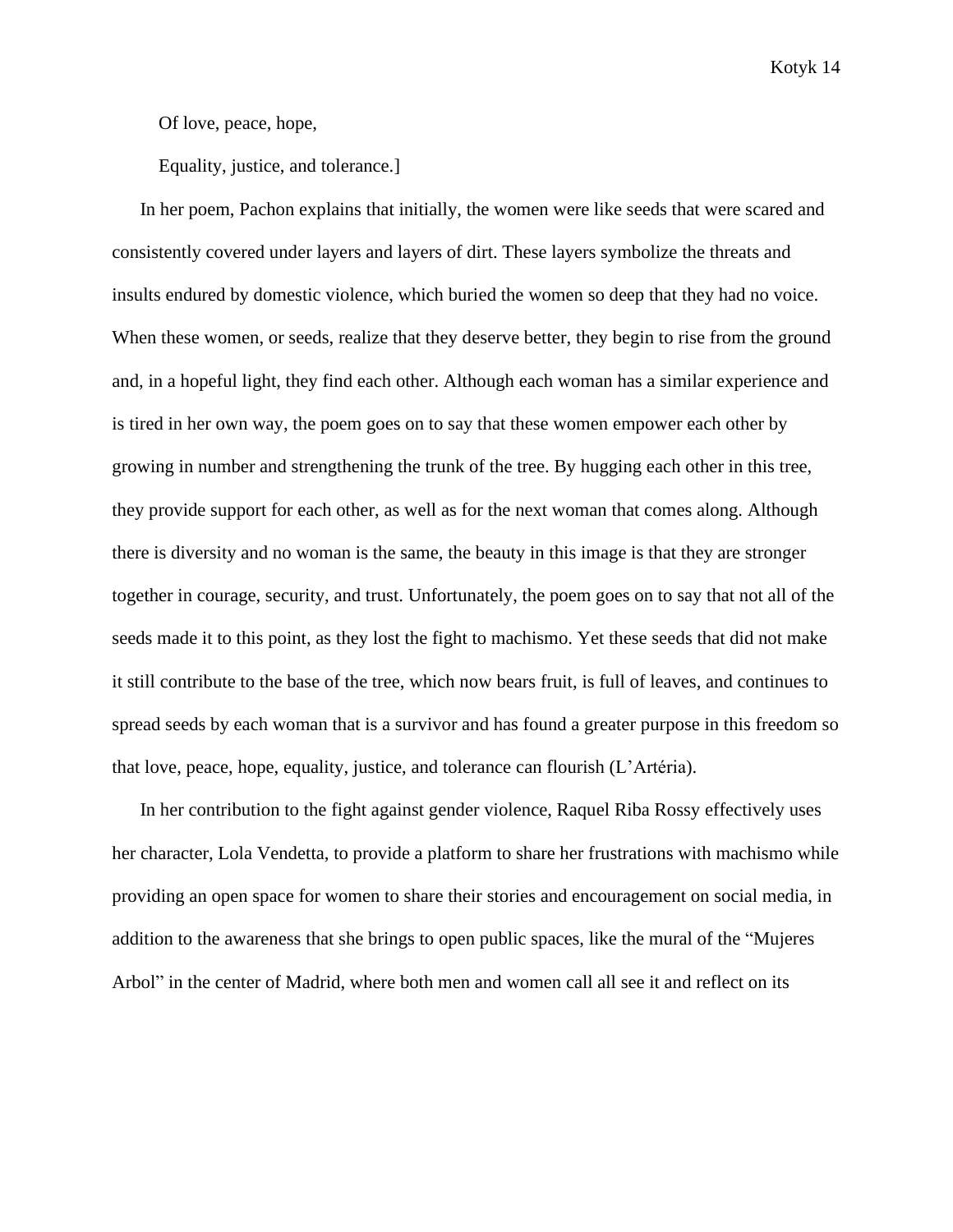meaning. Another active artist who is denouncing gender violence by placing a series of posters about physical harassment in the public streets of Madrid is Sara Batuecas (Tolonen).

Batuecas studied at La Cuarta Pared, a theatre school located in Madrid, which focuses on social criticism (Mbomío). Social criticism is a concept where social structures are determined to be flawed, so it seeks solutions that include radical reform, specific measures, or revolutionary change (City Vision University). In April 2018, when the court failed to try the men of 'La Manada' [wolf gang] as rapists, Batuecas began to put her feelings of outrage and helplessness into starting a poster series on physical violence (Tolonen). Her school's teaching of social



Figure 3. Examples of Sara Batuecas' shots from the series #SiTocasaUnaTocasaTodas (Tolonen).

criticism is seen in her work as she created this project to denounce gender violence in public spaces and call for reformation in the Spanish judicial system (Mbomío; Tolonen). The case of 'La Manada' refers to five men who gang raped an 18-year-old woman during the festival of San Fermín in Pamplona in July of 2016. Instead of sending the men to jail as 'rapists,' the verdict stated that they were doing time for 'continuous sexual abuse.' Batuecas as well as many others across the nation were outraged (Tolonen). One day, Batuecas and three close friends met up to recreate the aggression while being photographed. To simulate similar conditions of abuse, Batuecas photographed the facial

expressions and reactions of the woman from the waist up, half-naked, while two other women continuously grabbed different parts of the body of the woman.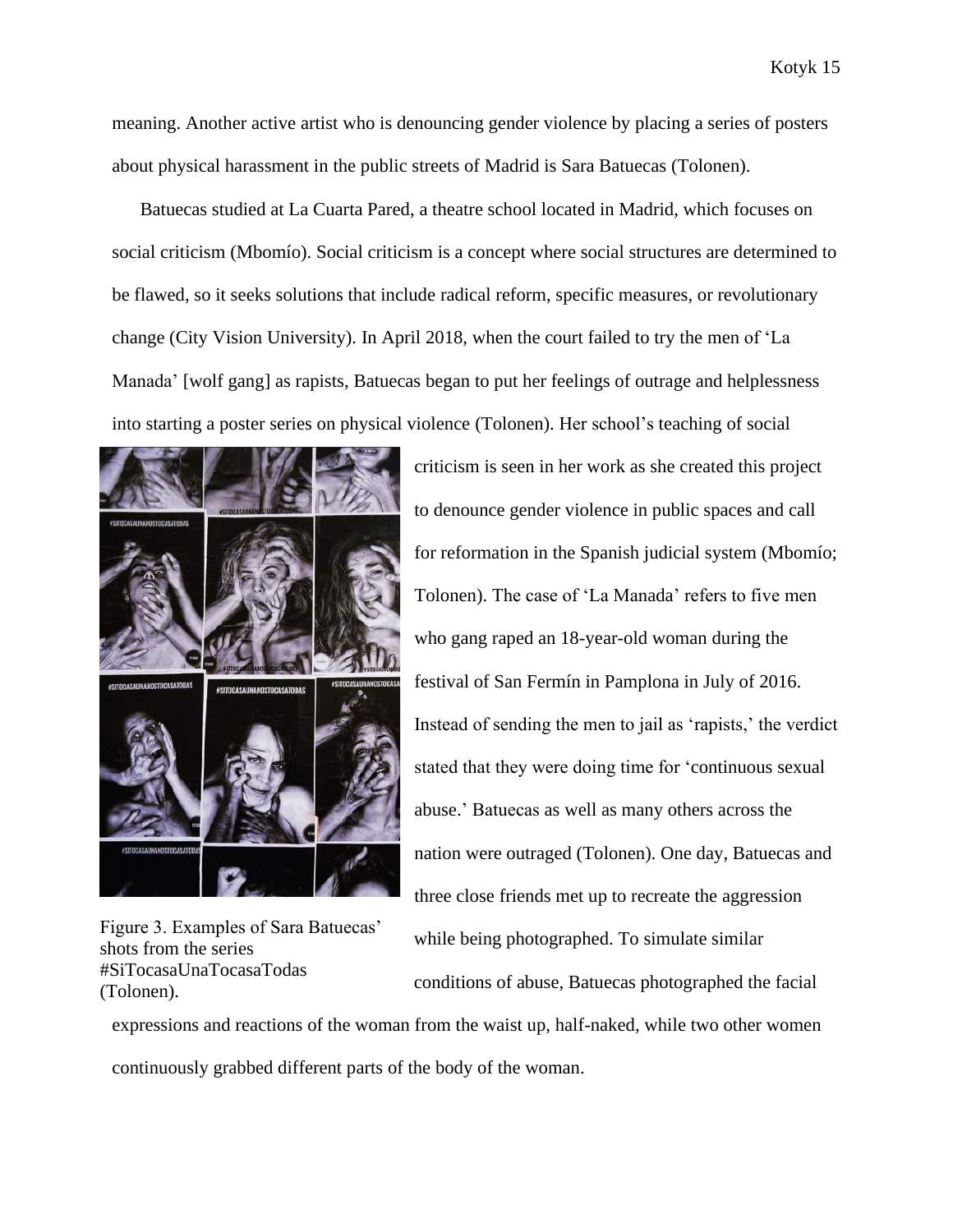Initially, Batuecas' volunteers were close friends, but eventually, she began to photograph volunteers who were complete strangers, as many other women wanted to be a part of this project (Fig. 3). In these sessions, the women first choose a song. Throughout the entire session, the women were asked to look directly into the lens of the camera. Batuecas focused on capturing their expressions before being touched, during the sudden and unexpected contact with the body, and the end, when the music ceases and the hands move away. While critics say that this confuses the message of the project, the hands belong to other women to create an environment that is more comfortable, allowing the women to be more intimate with each other. In response to the critics, Batuecas points out that the session in itself is already a strong and violent experience for women to voluntarily be a part of. What the photographs fail to capture is the environment and the difficult feelings that everyone in the session experiences, not just the person who is being photographed. The women who do the attacking cannot bring themselves to look at the body, let alone not shed a tear for the pain that they are causing the woman who personifies the victim. Batuecas shares that she often gets chills or cries during these photo sessions, as she has also participated as the one being photographed. The experience of reenacting the violent act of rape establishes a deep empathic bond between Batuecas and these woman while at the same time makes her reflect about how this is a tragic reality for many women in the real world. Each woman who participated in Batuecas project assumed the role of how each victim responded differently. While some women's faces showed sadness, other women responded with a straight face, or complete blockage of what was happening in the moment. To date, she has photographed over 70 women, who have brought many stories and moments to Batuecas and the viewers. Initially, Batuecas uploaded these photos to Instagram, under the hashtag #SiTocasaUnaTocasaTodas, [if you touch one of us, you touch all of us] but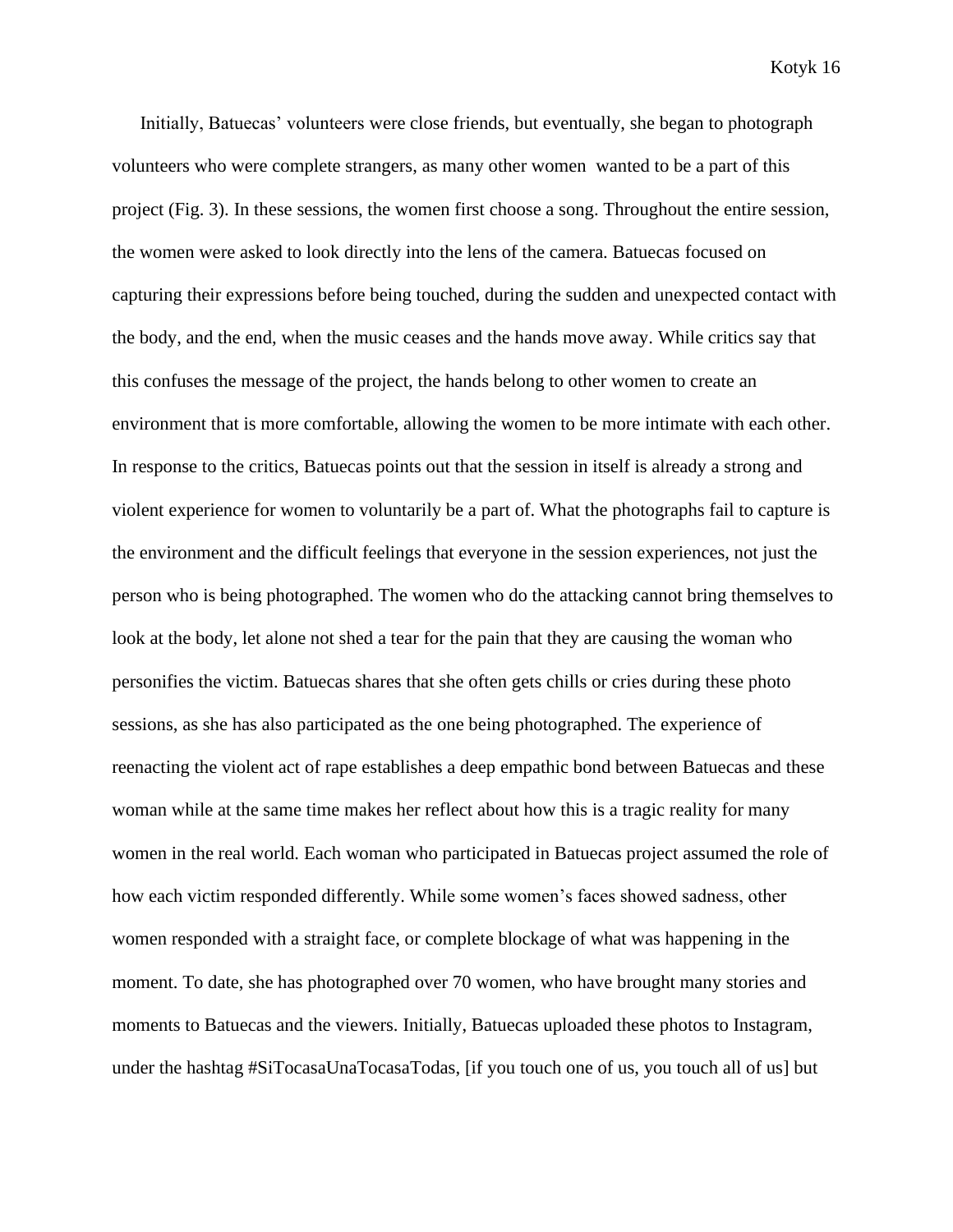Instagram began to sensor her photos, and she realized that society saw these as provocative, which motivated her to continue doing this work. While Batuecas is happy to have opportunities to share her work in professional exhibits, she prefers to post to Instagram and other social media platforms where people who are aware about the issue of gender violence will go to admire her work, and those who normally do not think about such topics can also see the images. (Mbomío). After Instagram censored her postings, Batuecas decided to post her photos throughout the streets of Lavapiés and Malasaña, which are neighborhoods in Madrid (Mbomío; Tolonen). The day after the images went up in Malasaña, Batuecas found the images torn down because people werea annoyed by their provocativeness (Mbomío). These images represent what happens behind closed doors, hidden from the public eye. Exposing the hidden reality of gender violence caused anger. To Batuecas, this damage to her images added to the meaning behind her photos, in that now the tears in her posted pictures were a product of violence, just like the violence experienced by the women in the photographs. Batuecas explains that she chooses to focus on faces because the face alone transmits information about what is happening to the body without showing the body itself, and the viewer can walk away without an eroticized version of the picture in their mind. She also points out that if the pictures of the face alone are torn down and vandalized, then the reaction to photos of the women from the waist-up would be even more extreme (Mbomío). With the images that are a part of the series, #SiTocasaUnaTocasaTodas, Sara Batuecas denounces gender violence by bringing the art to the streets to spark conversation behind the pain, injustice, and suffering of machismo that these images represent.

While Sara Batuecas and Riba Rossy denounce gender violence in their art and bring the issue to public spaces, Carmela García uses her art to re-write the narrative of women. García creates an alternative version of history by placing women as protagonists, a role traditionally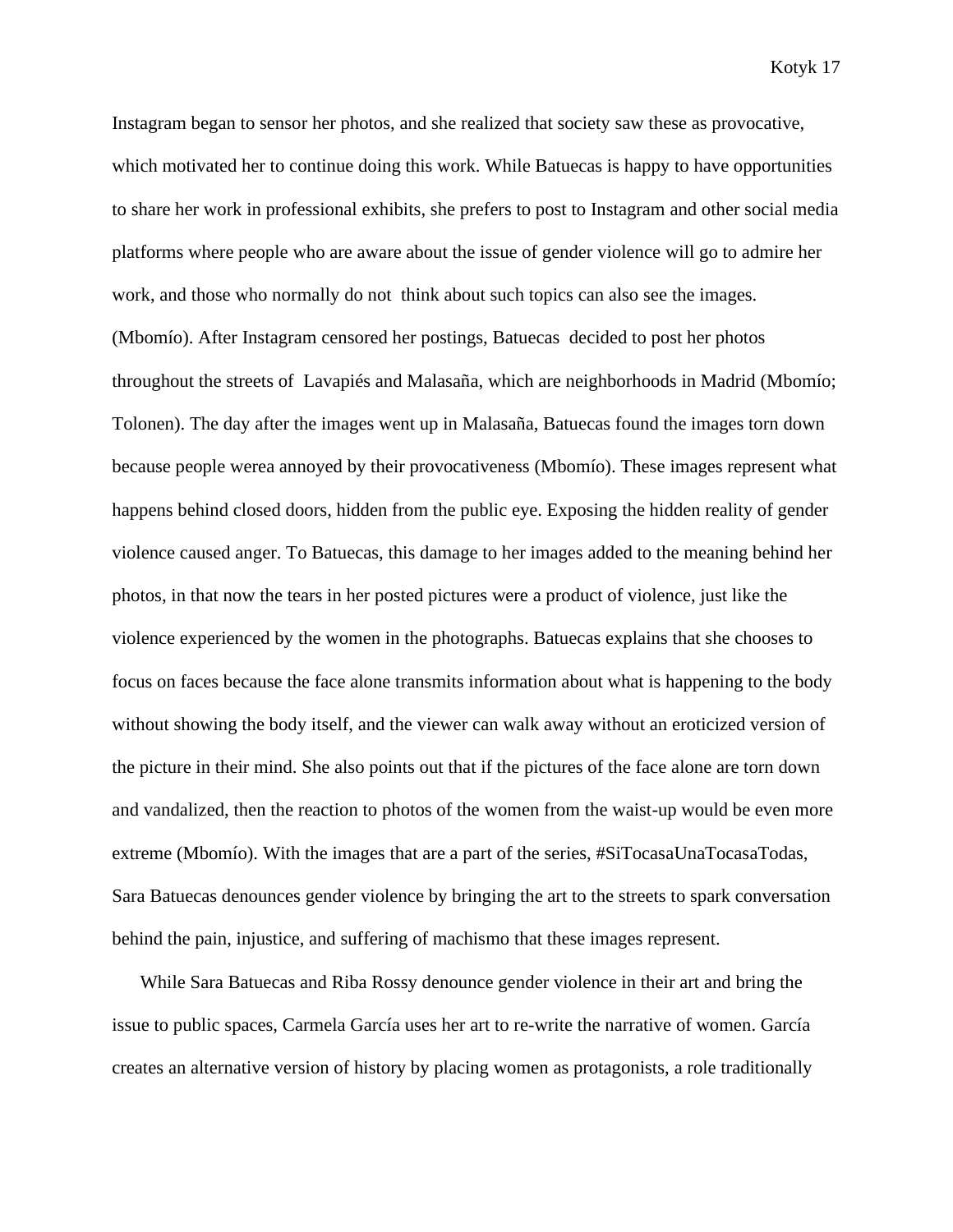reserved for male characters (García). In her photograph titled "Memoria," which belongs to the series entitled, "I want to be," García uses historical photos as an inspiration and incorporates a



Figure 4. Carmela García's "Memoria" (Maria Cristina Masaveu Peterson Fundación).

new discourse into the meaning behind it (Fig. 4). She does this without denying or rejecting the past, but rather changing the art to resemble her idea of a world without patriarchy (Artium Museoa). García is a photographer and feminist researcher whose photography has always focused on gender and has tried to change the narrative by reflecting on the

idea of a world where each gender is autonomous and equal with men (Ordóñez). In a visit to the Museo Arte Contemporáneo ENAIRE in Santander, Cantabria, during October 2021, I came across García's "Memoria." The scene, environment, and character placement make a direct reference to the iconic painting of Leonardo da Vinci, "The Last Supper," a religious work where only men are present. In García's reinvention of the Biblical scene, women, not men, dominate the table, yet men are still present at the table. It is important to note that these men are not portrayed as inferior to women, but rather they seem to pass on the protagonist role to the women and their presence demonstrates this in a respectful manner. These women are assumed to work in liberal professions, as they are all staring attentively at a book, which is strategically placed in the center, as they appear to be collaborating intellectually and independently from the men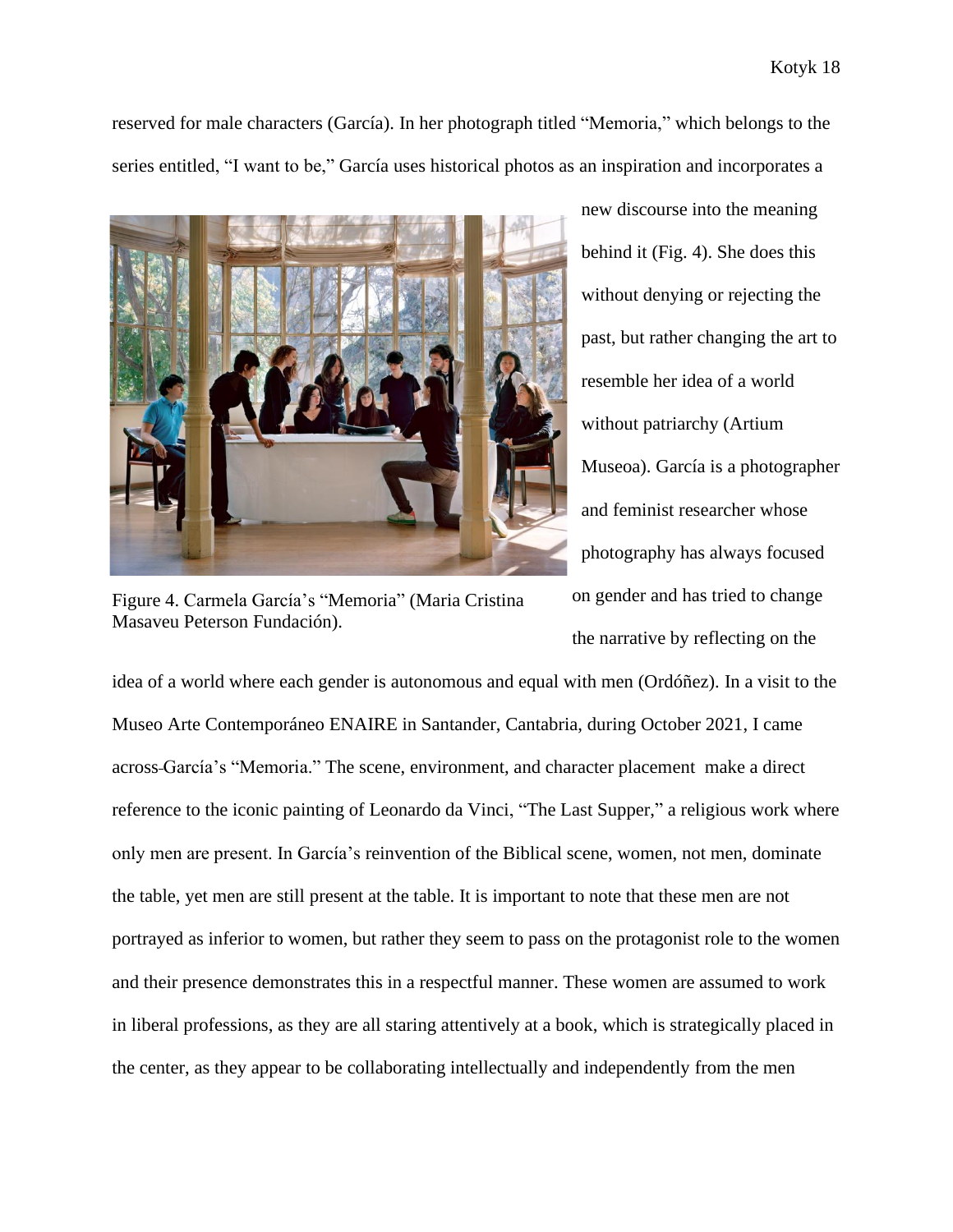(García). By placing this book in the center and having both men and women focus on it, the work represents the idea that education is the great equalizer between gender inequality and the answers may lie within this book. In reference to the Biblical story of Adam and Eve, both Adam and Eve ate of the Fruit of Knowledge. If we take into consideration the punishment of Eve for her desire to eat from the Tree of Knowledge, Garcia's photograph seems to allude to the exclusion of women from knowledge and education throughout the centuries. In "Memoria," Carmela García effectively acknowledges what "The Last Supper" would resemble in a contemporary world where gender equality exists and patriarchy does not dominate history.

This paper shows how gender violence is being denounced by the analysis of Raquel Riba Rossy's cartoon character, Lola, and the mural "Tree of Women," which is dedicated to those who survived or were victimized by gender violence, and Sara Batuecas´ poster series of physical harassment, which is an attempt to bring the issue to light and spark engagement and discussion on invisible violence. (*Street art madrid*; Tolonen). At the same time, there is an active effort to change the patriarchal narrative by placing women in empowering scenes, like in Carmela García's "Memoria," where women are portrayed as professionals in liberal fields while focusing their attention on education in a collaborative manner with the presence of men (Maria Cristina Masaveu Peterson Fundación). This re-written narrative expresses the equality that these artists and women around the world are striving to achieve. By historically observing how gender-based violence against women was practiced throughout the Spanish Civil War, and throughout the Franco regime, one can explain how gender violence against women was often justified and normalized in Spanish society (Miguel Álvarez). By analyzing how various Spanish female artists across Spain denounce domestic violence by exposing this abuse and the culture of women domination in public spaces, we recognize the importance of these artistic initiatives to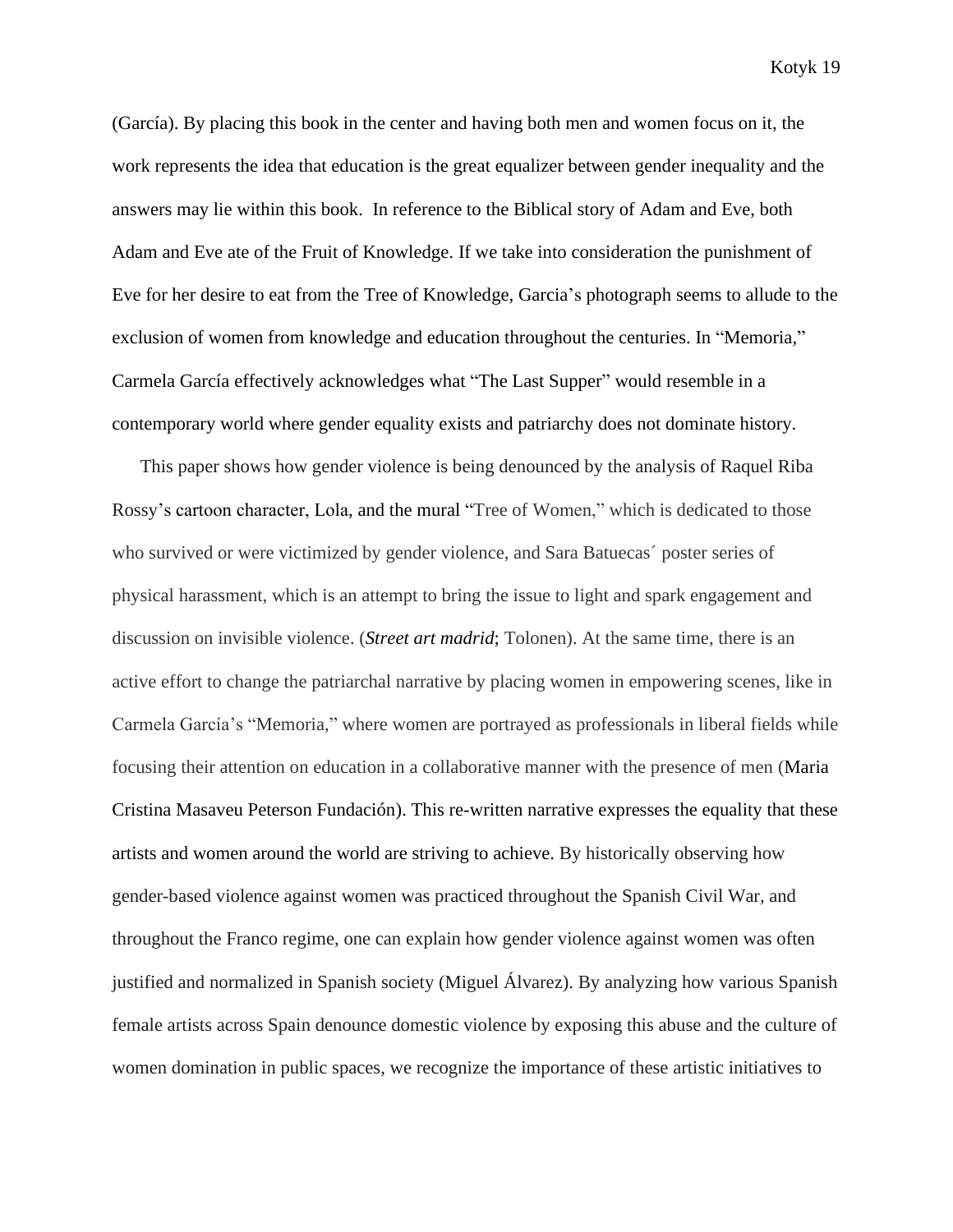further the discussion of gender violence and bring the issue to public light with the hopes of one day achieving gender equality.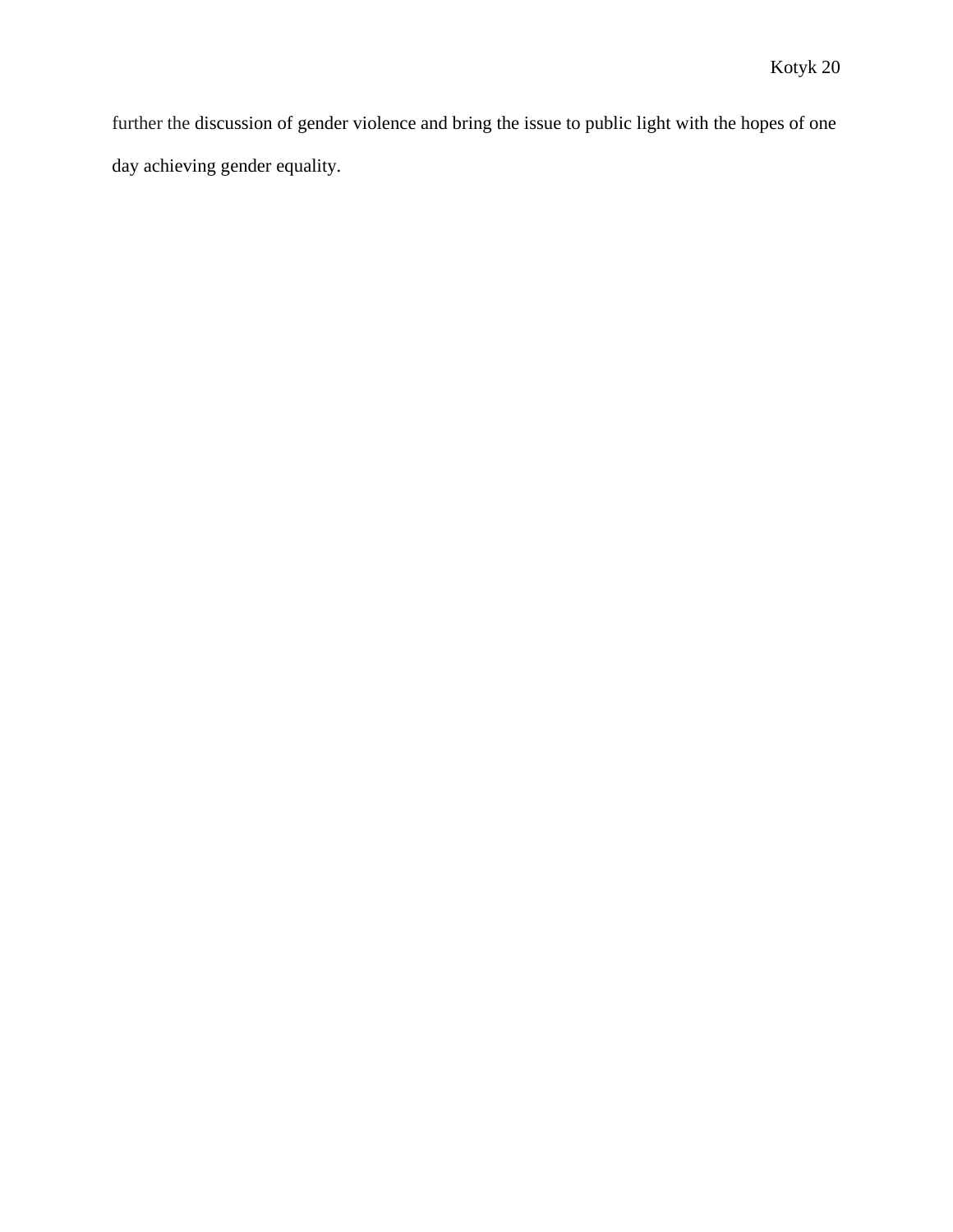#### Works Cited

- @redesycalles. "Muros De Lavapiés: Pintadas Contra La Violencia De Género." *Andando Por Las Calles | Walking in the Streets*, 10 Dec. 2014, andandoporlascalles.wordpress.com/2014/12/10/muros-de-lavapies-pintadas-contra-laviolencia-de-genero/.
- ADRIAN. "Battue Pendant 40 Ans, Assassinée Par Son Ex-Mari : L'histoire D'ana Orantes." *La Culture Générale*, 20 Apr. 2020, www.laculturegenerale.com/ana-orantes-assassinatviolence-genre-espagne/.
- Artium Museoa. *I want to be*. ARTIUM. https://catalogo.artium.eus/dossieres/artistas/carmelagarcia/i-want-be
- Atienza, Jara. "'Lola Vendetta': El Feminismo No Se Sufre, Se Disfruta." *La Vanguardia*, La Vanguardia, 20 Mar. 2017, www.lavanguardia.com/demoda/20170319/42954697455/feminismo-libros-comic-lola-vendetta-raquel-ribarossy.html.
- Balinot, Nerea. "La Sección Femenina: el modelo abnegado de feminidad." *ctxt*, 29 10 2019, [https://ctxt.es/es/20191023/Politica/29154/seccion-femenina-falange-tutela-emocional](https://ctxt.es/es/20191023/Politica/29154/seccion-femenina-falange-tutela-emocional-begona-)[begona-b](https://ctxt.es/es/20191023/Politica/29154/seccion-femenina-falange-tutela-emocional-begona-)arrera-nerea-balinot.htm.%20Accessed%201%2012%202020.
- Basham, Richard. "Machismo." *Frontiers: A Journal of Women Studies*, vol. 1, no. 2, 1976, p. 126., doi:10.2307/3346074.
- Britannica, The Editors of Encyclopaedia. "Falange". Encyclopedia Britannica, 22 Dec. 2017, https://www.britannica.com/topic/Falange. Accessed 21 April 2022.
- City Vision University. "Social Criticism." *Social Criticism | City Vision University*, library.cityvision.edu/social-criticism.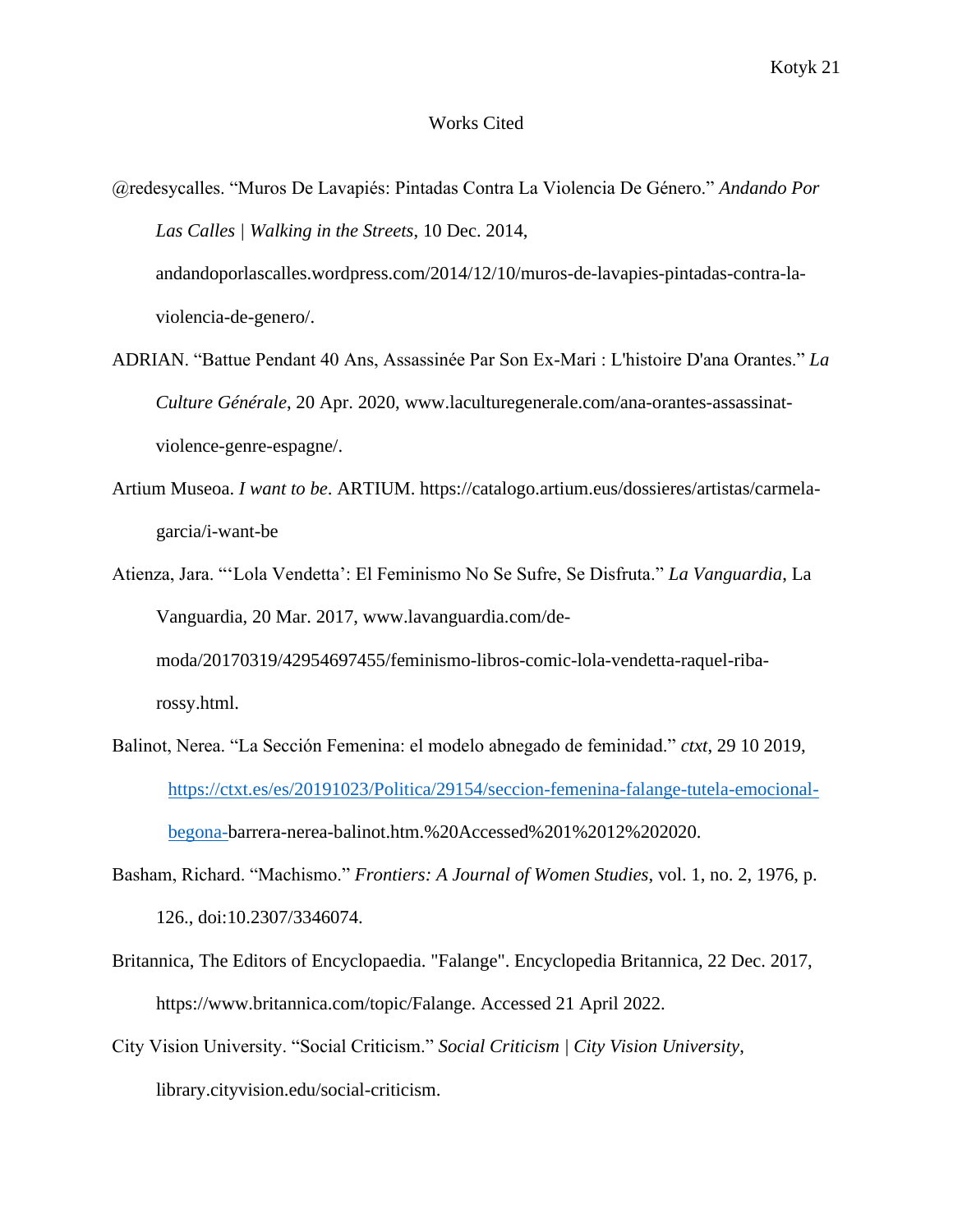Dutton, Donald G. *Rethinking Domestic Violence*. Univ Of Brit Columbia Pr, 2007.

- FNAC. *Raquel RIBA Rossy - Biografía, Bibliografía - Fnac*. www.fnac.es/Raquel-Riba-Rossy/ia593722/biografia.
- García, Carmela. *Memoria*. 2008, Museo Arte Contemporáneo ENAIRE, Santander.
- Government Delegation for Gender Based Violence. *Guide to the Rights of Women Victims of Gender Violence.* Madrid, 2019, [https://violenciagenero.igualdad.gob.es/](https://violenciagenero.igualdad.gob.es/%20en/informacionUtil/derechos/docs/mayo2019/GUIADERECHOSeng22052019.pdf)  [en/informacionUtil/derechos/docs/mayo2019/GUIADERECHOSeng22052019.pdf](https://violenciagenero.igualdad.gob.es/%20en/informacionUtil/derechos/docs/mayo2019/GUIADERECHOSeng22052019.pdf)
- Iris Simón, Ana. "La Dictadura Franquista Rapaba y Daba Laxantes a Las Mujeres Para Pasearlas En Público." *VICE*, 2019, www.vice.com/es/article/gyz3kw/mujeres-rapadasfranquismo-guerra-civil-historia.
- L'Artéria. "Mujeres Árbol." *Arteterapia L´Artèria*, 23 July 2019, www.larteria.com/2019/07/mujeres-arbol/.
- Lines, Lisa. "Female Combatants in the Spanish Civil War: Milicianas on the Front Lines and in the Rearguard." *Journal of International Women's Studies*, vol. 10, no. 4, May 2009, doi:http://vc.bridgew.edu/jiws/vol10/iss4/11.
- Loewenberg, Samuel. "Domestic Violence in Spain." *The Lancet*, vol. 365, no. 9458, 2005, p. 464., doi:10.1016/s0140-6736(05)17884-2.
- María Cristina Masaveu Peterson Fundación . "Memoria." *Fundación Maria Cristina Masaveu Peterson*, www.fundacioncristinamasaveu.com/portfolio/memoria/.
- Mbomío, Lucía. "'No Busco Caricias Sino Verdad.'" *Pikara Magazine*, 10 Feb. 2021, www.pikaramagazine.com/2021/02/no-busco-caricias-sino-verdad/.
- Miguel. "'Mujeres Árbol' Mural De Reconocimiento a Supervivientes y Víctimas De Violencia De Género En La Calle Humilladero." *'Mujeres Árbol' Mural De Reconocimiento a*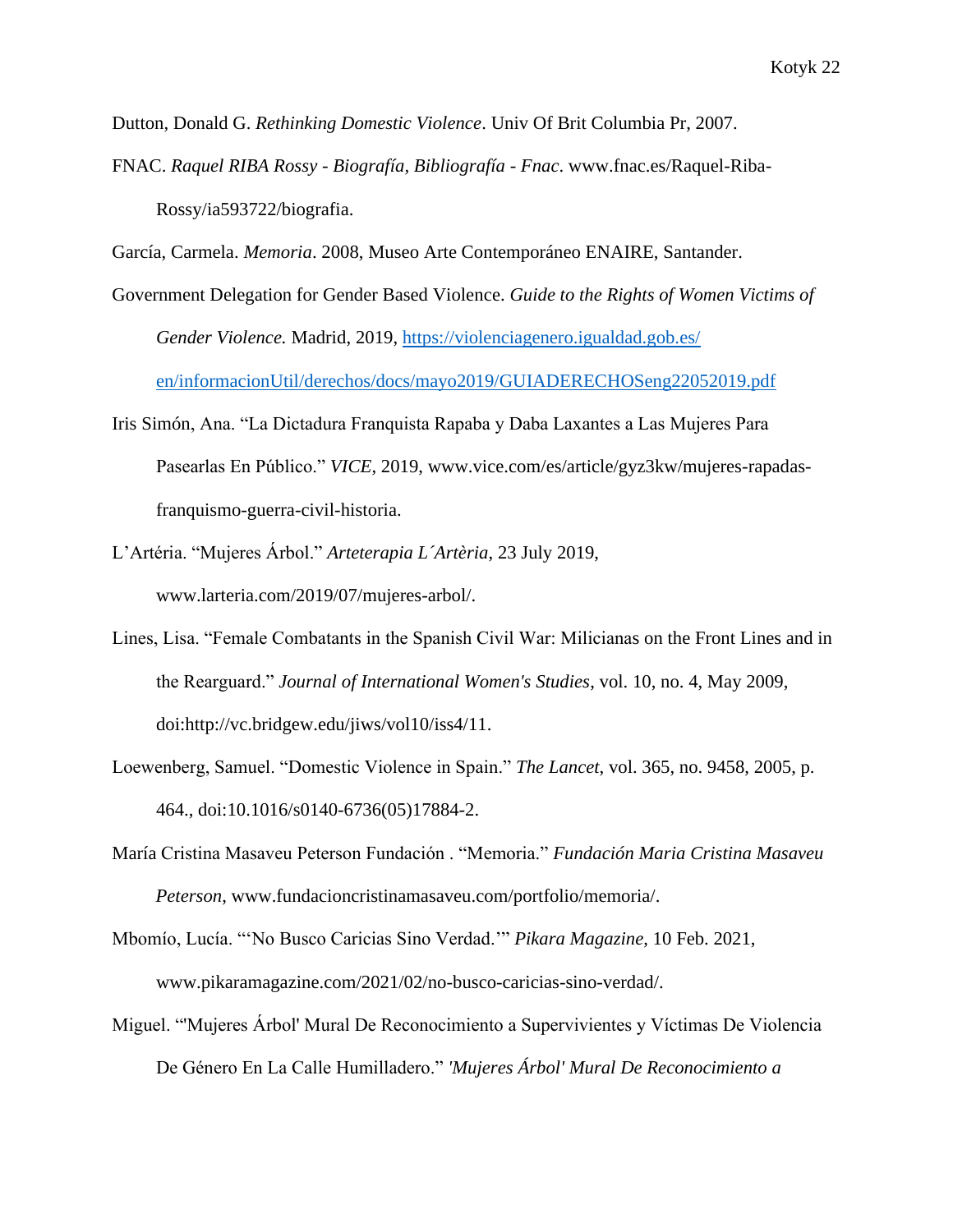*Supervivientes y Víctimas De Violencia De Género En La Calle Humilladero*, www.espormadrid.es/2019/07/mujeres-arbol-mural-de-reconocimiento.html.

Miguel Álvarez, Ana De. "The construction of a feminist framework of interpretation: gender violence". *Cuadernos de Trabajo Social*, vol. 18, 2005, <https://revistas.ucm.es/index.php/CUTS/article/view/CUTS0505110231A>

- Muñoz-Encinar, Laura. "Unearthing Gendered Repression: An Analysis of the Violence Suffered by Women during the Civil War and Franco's Dictatorship in Southwestern Spain." *World Archaeology*, vol. 51, no. 5, 2019, doi:10.1080/00438243.2020.1740775.
- Ofer, Inbal. "Historical Models Contemporary Identities: The Sección Femenina of the Spanish Falange and Its Redefinition of the Term 'Femininity.'" *Journal of Contemporary History*, vol. 40, no. 4, 2005, doi:10.1177/0022009405056123.
- Ordóñez, Rafael. "La Utopías De Carmela García: Santas, Sabias, Lesbianas y Ecofeministas." *El Independiente*, 20 Feb. 2021, www.elindependiente.com/tendencias/fotografia/2021/02/20/la-utopias-de-carmela-garciasantas-sabias-lesbianas-y-ecofeministas/.
- Preparats, Llestos, universitat! "Entrevista a Raquel Riba Rossy: Lola Vendetta, il·lustració i feminisme." YouTube, 10 July 2017,<https://www.youtube.com/watch?v=L0V-LHfTvFQ>
- Pugh, Lara. "La Sección Femenina: Women's Role in Francoist Spain." *Women and Charity in Spain 17861945*, Dec. 2012, mujeresycaridad.umwblogs.org/la-seccion-femenina-womensrole-in-francoist-spain/.
- Riba Rossy, Raquel. *Raquel Riba Rossy*, www.raquelribarossy.com/.

Riba Rossy, Raquel [lola.vendetta]. "Es  $\frac{\#25N}{25}$ . En algún lugar de tu barrio, de tu pueblo..."